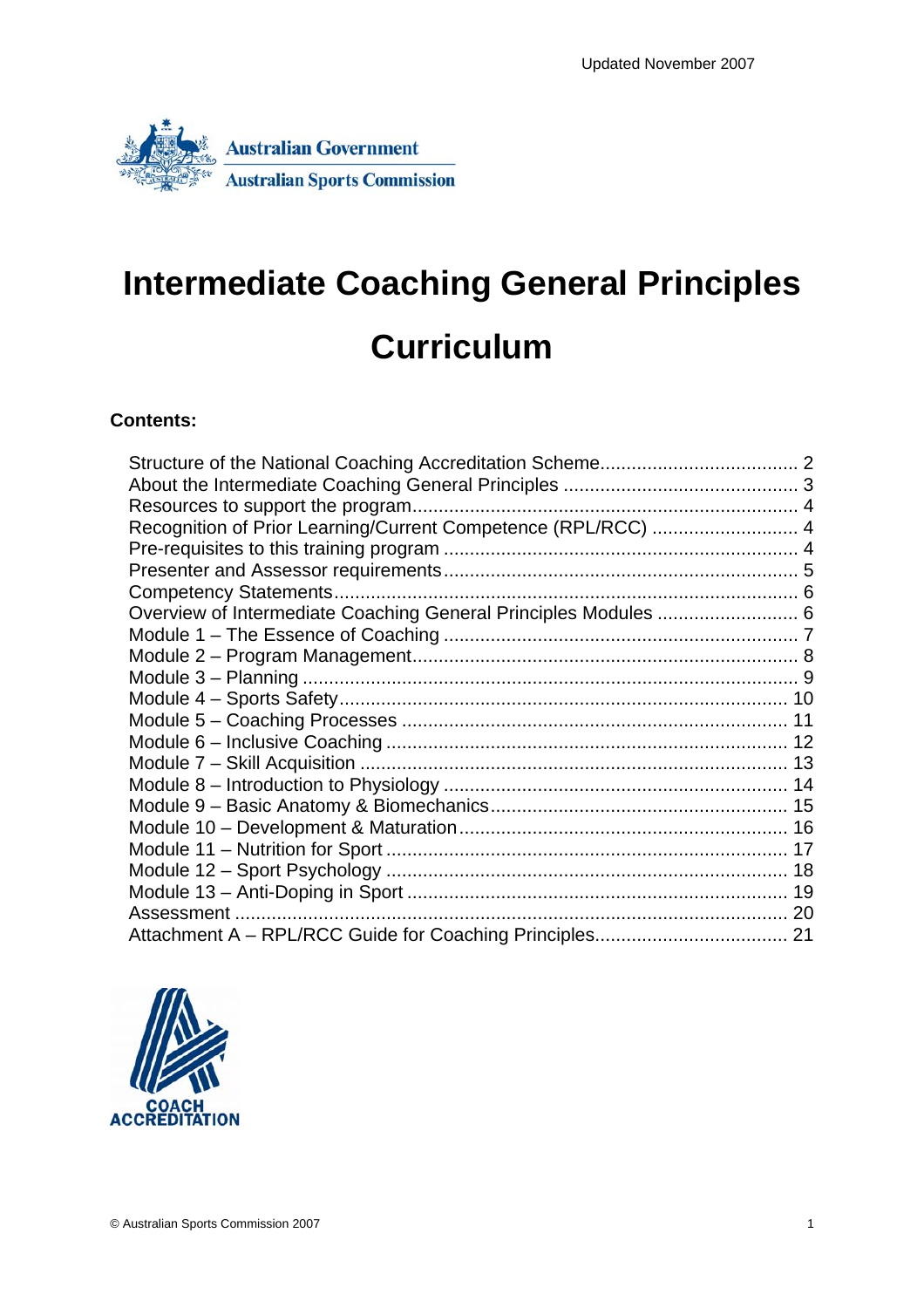## <span id="page-1-0"></span>*Structure of the National Coaching Accreditation Scheme*

The National Coaching Accreditation Scheme (NCAS) was established in 1978 as a progressive coach education program. The NCAS aims to offer education and a nationally recognised accreditation to people coaching at all levels. NCAS courses utilise competency based training principles, and involve assessment of the coach to ensure they have met the required standards for each level.

Central to the NCAS are the coaching general principles programs developed by the Australian Sports Commission (ASC) which cover those elements common to all sports within the NCAS, for example; planning, communication and risk management.

The role of coaching general principles has changed in the new system. At **entry** level to the NCAS, National Sporting Organisations (NSOs) **must** meet the minimum competency standards outlined in the Beginning Coaching General Principles curriculum. This requirement is to ensure there is a minimum standard of competency set for coaches across the entire NCAS. Beyond the entry level, the coaching general principles become **optional** for inclusion in sport specific training programs for NSOs. The coaching general principles programs include:

- Beginning Coaching General Principles
- Intermediate Coaching General Principles
- Advanced Coaching General Principles *(currently under development not yet available)*

Prior to 2003, the NCAS was structured with Levels 1, 2 & 3, and a High Performance Award. As a result of a review of the NCAS in 2002, National Sporting Organisations (NSOs) now have the flexibility to determine their own accreditation structures, including the number and names of accreditation levels. Sport specific NCAS training programs must meet the requirements as outlined in the *Guidelines for the Design and Registration of NCAS & NOAS Accreditation Programs*.

It should be noted that completion of a general principles program alone, does not provide an accreditation. Each NSO determines the requirements for their sport to gain an accreditation.

State and Territory Departments of Sport and Recreation (Coaching and Officiating Centres) are authorised by the ASC to deliver coaching and officiating general principles programs.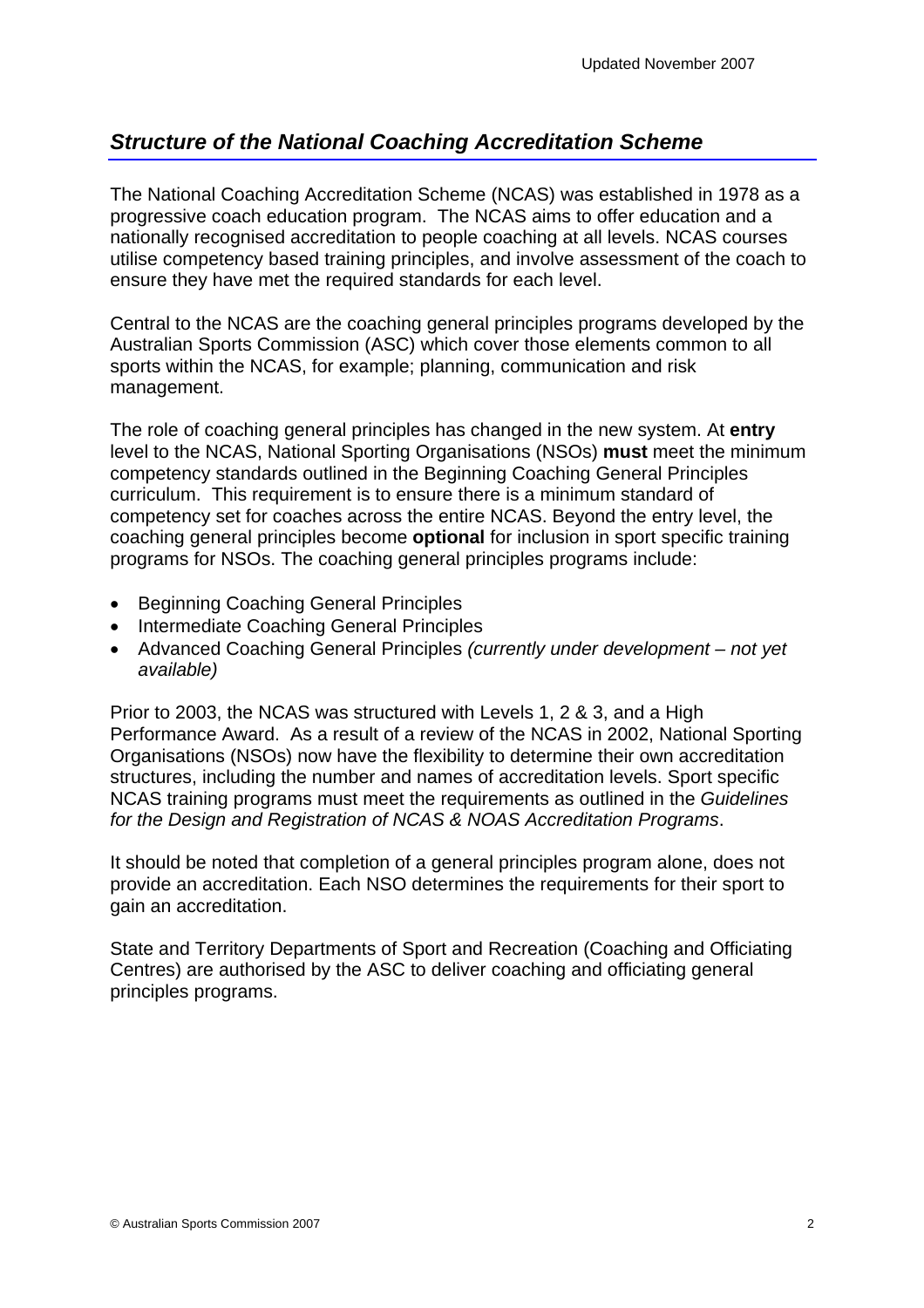## <span id="page-2-0"></span>*About the Intermediate Coaching General Principles*

The Intermediate Coaching General Principles program replaces the previous Level 2 Coaching Principles course from 2008. The modules within the Intermediate Coaching General Principles program aim to assist in the training of coaches who have moved beyond the beginner level of coaching and want to improve their skills and knowledge to improve athlete performance. These coaches would typically be operating at club / regional level.

The Intermediate Coaching General Principles program consists of 13 modules that are optional for NSOs to incorporate into their accreditation programs. The program is designed to increase the skills of coaches moving up from entry level accreditation. It includes a simple introduction to sport science concepts and further information on coaching pedagogy.

The Intermediate Coaching General Principles curriculum document is designed to be used by:

- **National Sporting Organisations (NSOs)** designing intermediate level training for coaches; and
- **State / Territory Departments of Sport and Recreation (Coaching and Officiating Centres)** delivering the Intermediate Coaching General Principles.

#### *National Sporting Organisations (NSOs)*

The modules within the Intermediate Coaching General Principles program are optional for NSOs to include within their NCAS programs. NSOs can select from the Intermediate Coaching General Principles modules, and include those modules they feel are relevant to their sport specific training programs. NSOs may choose to deliver the general principles modules themselves within their sport specific NCAS program, or they may require coaches to complete the general principles modules separately through a State or Territory Department of Sport and Recreation.

When incorporating the modules into their training, NSOs may structure the modules in a different manner than that outlined in this document, and build them into their own sport specific modules. While the ASC provides a range of resources to support the Intermediate Coaching General Principles (including downloadable worksheets, and a hard copy manual), none of these are compulsory to use. NSOs may also use alternate assessment methods.

#### *State / Territory Departments of Sport and Recreation (Coaching and Officiating Centres)*

When delivering the Intermediate Coaching General Principles, state/territory coaching and officiating centres should ensure the modules are delivered and assessed as outlined in this document. There is scope for some flexibility in the delivery of the modules (for example, depending on the participants, the content and delivery strategies may be tailored and the time spent on each module may vary), however, the assessment tasks outlined in this document must be adhered to, in order to maintain national consistency.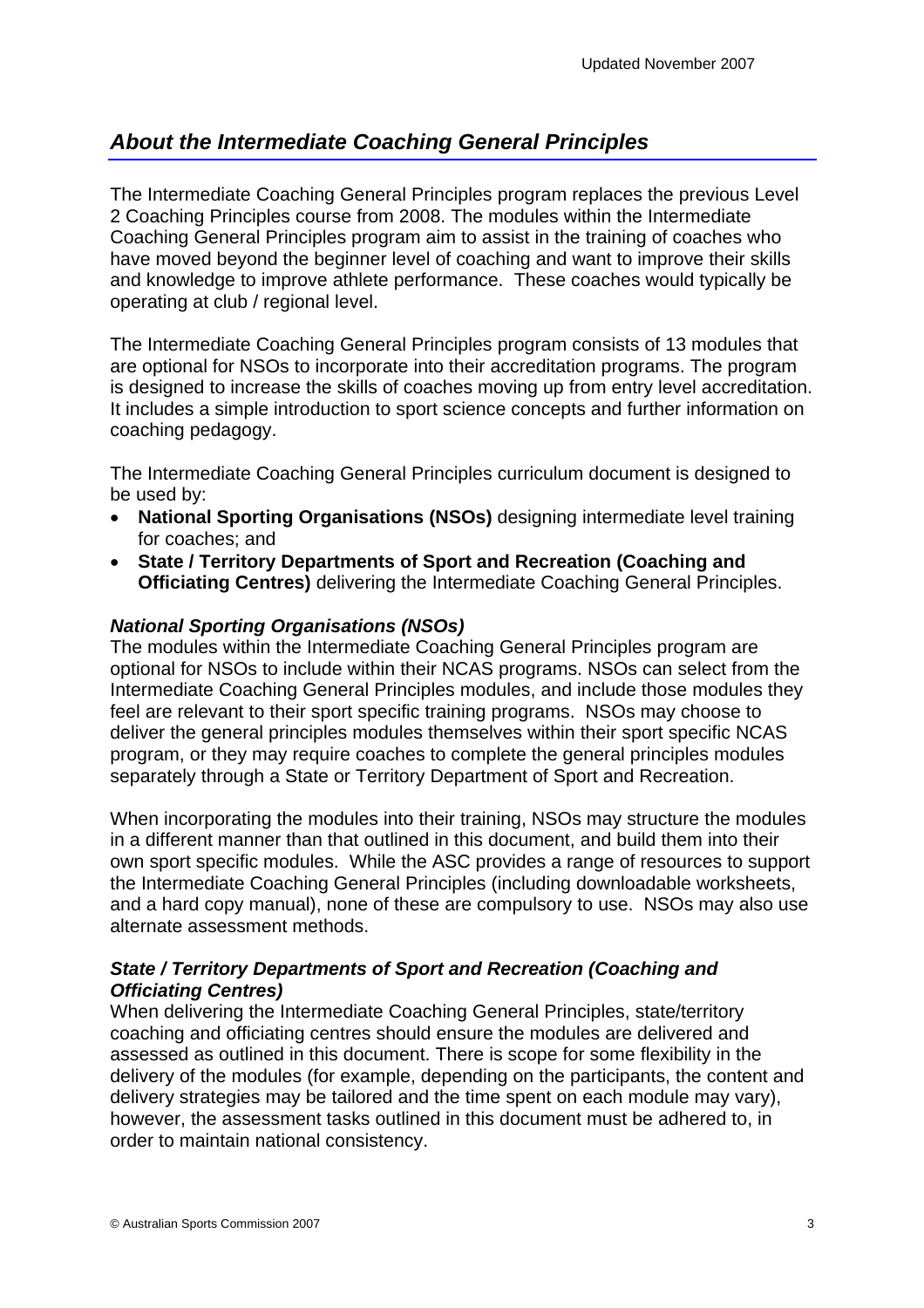### <span id="page-3-0"></span>*Resources to support the program*

The following resources can be used for delivering the Intermediate Coaching General Principles program, and will be available as of March 2008:

- Intermediate Coaching manual (available from ASC Publishing on Ph (02) 6214 1915 or by email to [pubs@ausport.gov.au\)](mailto:pubs@ausport.gov.au)
- Intermediate Coaching General Principles Worksheets (available to download from the ASC website at [www.auport.gov.au/coachofficial](http://www.auport.gov.au/coachofficial) )

Please note that there is no Presenter's Kit available for the Intermediate Coaching General Principles. Presenters should refer to this curriculum document for the outcomes and content for each module in the program. The relevant chapter from the *Intermediate Coaching* manual and worksheet will also provide some guidance as to the level of content to be covered by the presenter.

Other useful resources that may assist in delivery of the program include:

*Coaching Better* and *Video Self-analysis* [workbook and DVD](http://www.ausport.gov.au/publications/catalogue/search.asp?OrderingCode=12-104) *[Coaching Athletes with Disabilities](http://www.ausport.gov.au/publications/catalogue/search.asp?OrderingCode=12-104)* manual *[Managing the Risks of Coaching](http://www.ausport.gov.au/publications/catalogue/search.asp?OrderingCode=12-104)* DVD *[A Winning Diet for Sport](http://www.ausport.gov.au/publications/catalogue/search.asp?OrderingCode=12-104)* DVD

## *Recognition of Prior Learning/Current Competence (RPL/RCC)*

Participants undertaking modules of this training program are able to apply for RPL/RCC. RPL/RCC will be granted when all the stated competencies and related learning outcomes of the nominated modules have been met. The ASC's RPL/RCC Information Kit (see Attachment A) should be used to guide applicants through the various steps involved in the RPL/RCC process.

### *Pre-requisites to this training program*

Before undertaking modules of the Intermediate Coaching General Principles program, it is recommended that participants complete either the Beginning Coaching General Principles program or the first level of accreditation for their sport.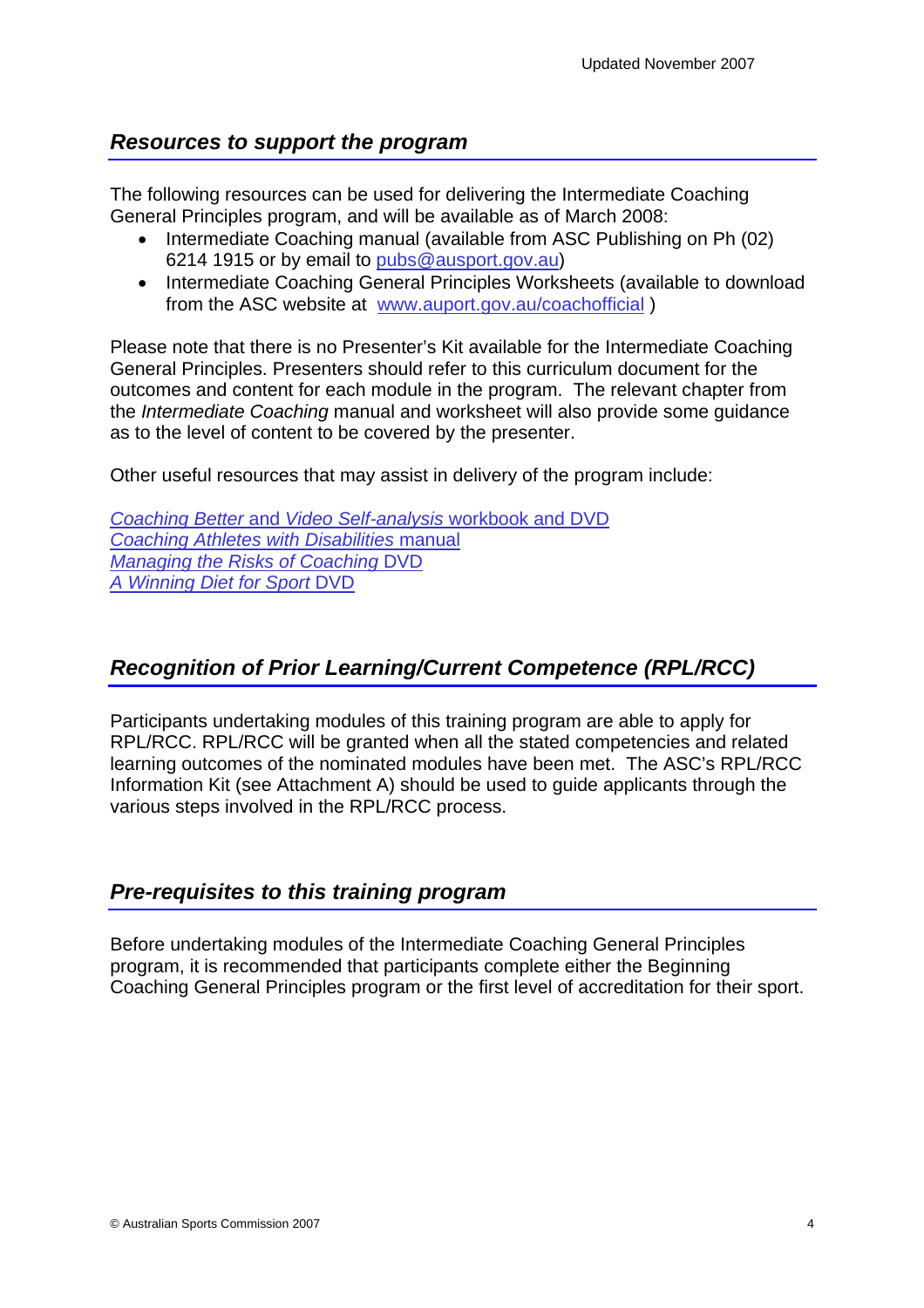## <span id="page-4-0"></span>*Presenter and Assessor requirements*

Presenters of the Intermediate Coaching General Principles should possess:

• presentation skills (for example, have successfully completed a course presenter training program, workplace trainer or presentation skills course, or similar) AND

• a current NCAS accreditation

OR

• be a recognised specialist in the module topic in which they are presenting with a minimum of two years practical experience in the sporting field

For professional development purposes, presenters may also wish to undertake:

- a Disability Education Program (DEP) module (see [www.ausport.gov.au/dsu/dep.asp](http://www.ausport.gov.au/dsu/dep.asp) for further information or email [dep@ausport.gov.au](mailto:dep@ausport.gov.au) on Ph (02) 6214 1415)
- Play by the Rules training course (see [www.playbytherules.net.au](http://www.playbytherules.net.au/) for further information)

Assessors of the Intermediate Coaching General Principles should possess:

• generic assessment skills (for example, have completed a workplace assessor or other sport specific assessor training course)

AND

• hold a current NCAS accreditation

OR

• be a recognised specialist in the module topic in which they are assessing with a minimum of two years practical experience in the sporting field

Note: Presenters may also perform the role of Assessor where they have appropriate qualifications.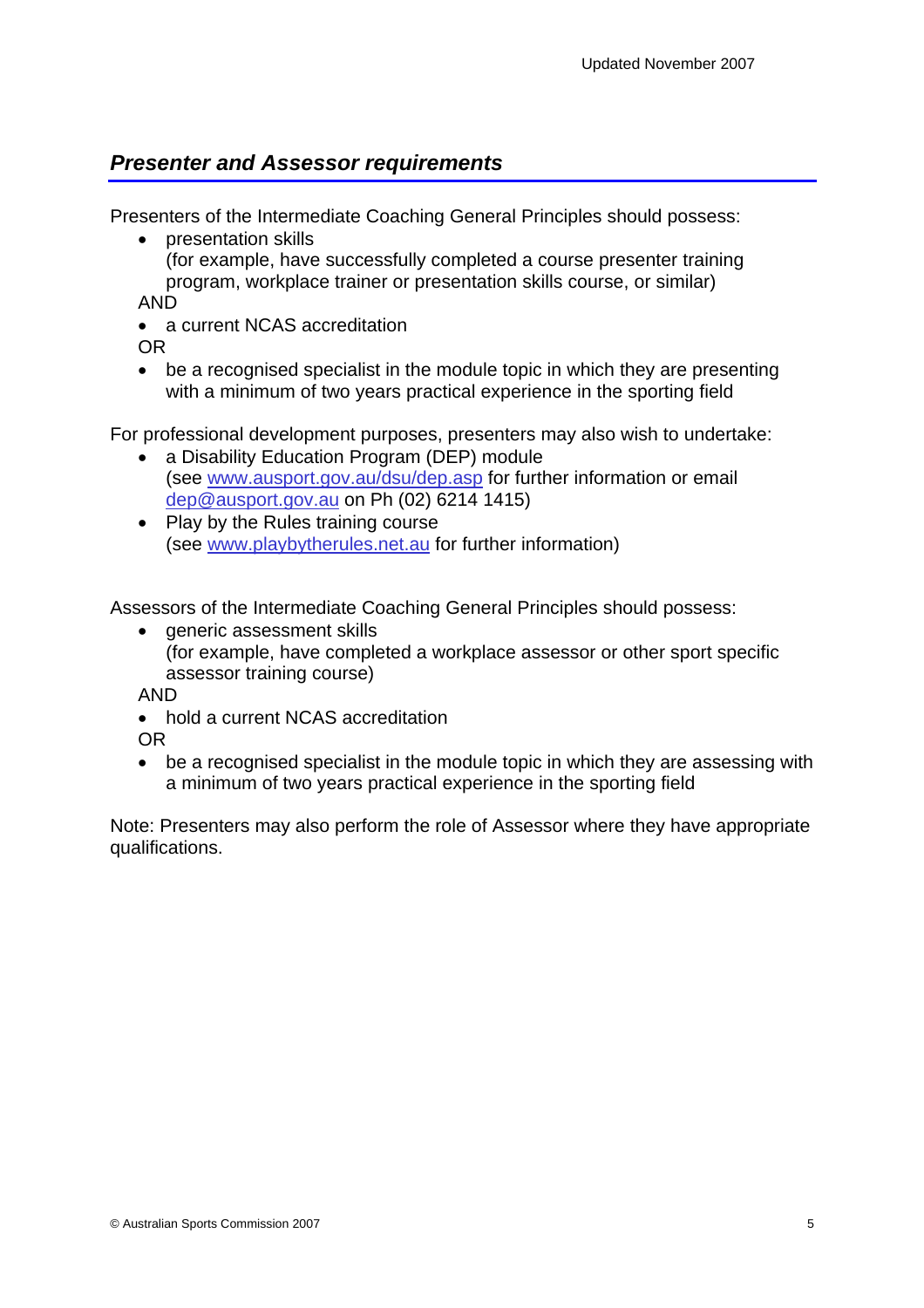## <span id="page-5-0"></span>*Competency Statements*

- 1. Display behaviours and standards expected of a coach, and self-evaluate to improve their coaching performance
- 2. Manage a coaching program by leading, and working effectively with others
- 3. Develop and review a coaching plan for a season
- 4. Manage the safety requirements of coaching
- 5. Demonstrate a range of coaching methods and communication techniques
- 6. Adapt their coaching program to include and cater for a range of individual needs
- 7. Assist athletes to develop and improve skills
- 8. Develop activities to improve an athlete's physical abilities
- 9. Recognise structures and movement of the body in order to analyse performance
- 10. Take into account growth and development considerations when coaching a range of athletes
- 11. Assist athletes to use nutritional strategies for sports performance
- 12. Use basic psychological training skills to assist athletes prepare for sports performance
- 13. Advise athletes regarding anti-doping issues

### *Overview of Intermediate Coaching General Principles Modules*

| <b>Module</b>                     | <b>Approx. Duration</b> |
|-----------------------------------|-------------------------|
| <b>Coach Preparation</b>          |                         |
| 1. The Essence of Coaching        | 2 hours                 |
| 2. Program Management             | 1 hour                  |
| 3. Planning                       | 1.5 hours               |
| 4. Sports Safety                  | 1.5 hours               |
| 5. Coaching Processes             | 3 hours                 |
| 6. Inclusive Coaching             | 1 hour                  |
| <b>Athlete Preparation</b>        |                         |
| 7. Skill Acquisition              | 2 hours                 |
| 8. Introduction to Physiology     | 2 hours                 |
| 9. Basic Anatomy and Biomechanics | 2 hours                 |
| 10. Development and Maturation    | 1.5 hours               |
| 11. Nutrition for Sport           | 1 hour                  |
| 12. Sports Psychology             | 1.5 hours               |
| 13. Anti-Doping in Sport          | 1 hour                  |
| <b>Total</b>                      | 21 hours                |

#### **Notes on duration of each module:**

Times allocated to each module are based on face to face delivery of the modules, with a ratio of one presenter to 15 learners. Larger groups may require additional time allocated to each module to allow for effective learning. For participants completing the modules via home study, the duration may vary considerably. Additional time may need to be allocated for assessment as completion of assessment worksheets has **not** been factored into the nominal hours allocated to each module.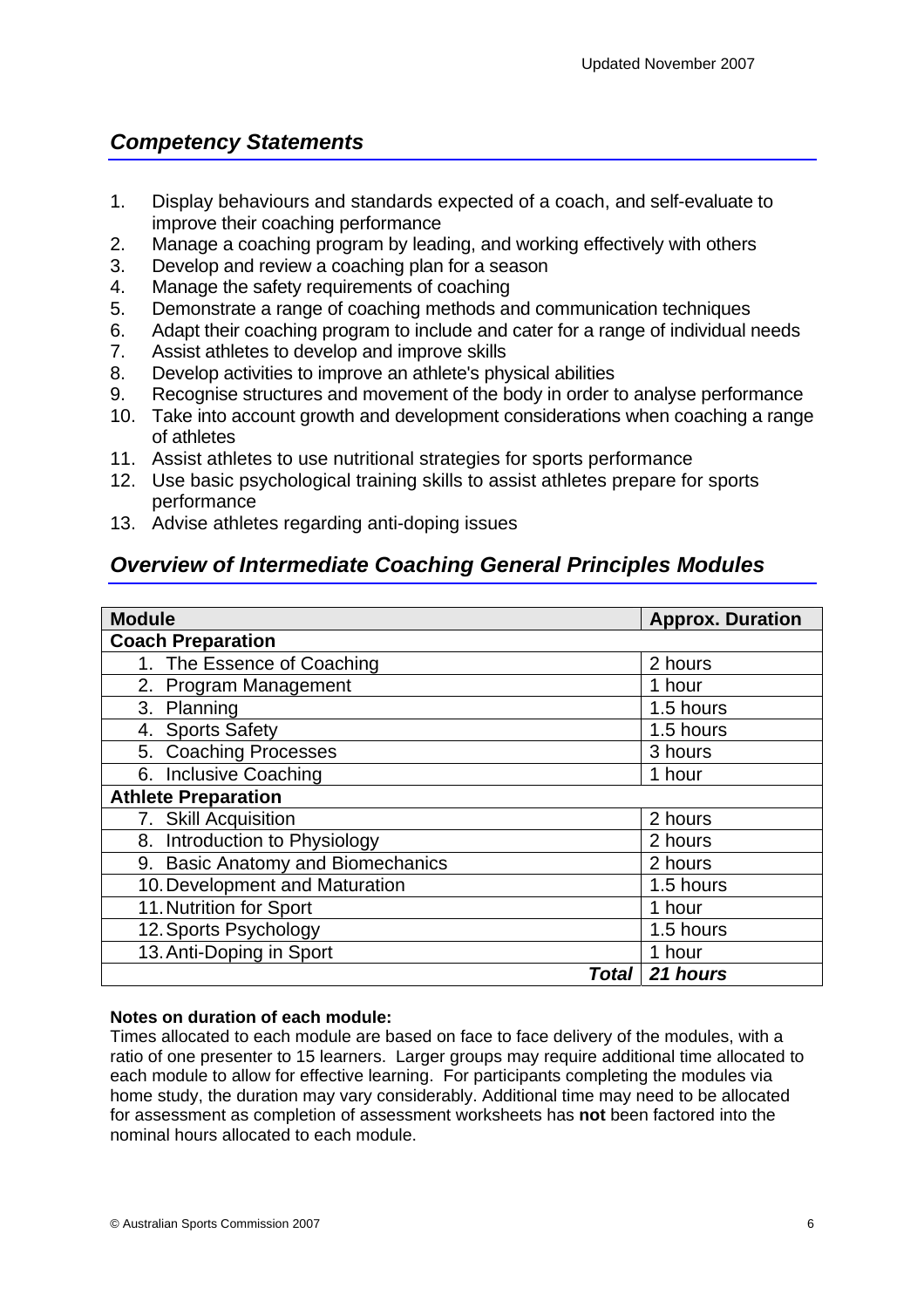## <span id="page-6-0"></span>**Coach Preparation**

## *Module 1 – The Essence of Coaching*

#### **Competency:**

At the completion of this module, the coach will be able to:

• Display behaviours and standards expected of a coach, and self-evaluate to improve their coaching performance

#### **Approximate duration**

2 hours

| <b>Learning Outcomes</b>    | <b>Content</b>                                                  |
|-----------------------------|-----------------------------------------------------------------|
| Demonstrate self-reflection | The self-reflection process                                     |
| and evaluation skills       | Video self analysis                                             |
|                             | <b>Evaluation processes</b>                                     |
| Develop and improve own     | Undertaking technical and professional                          |
| coaching performance        | development activities                                          |
|                             | Observing and working with other coaches                        |
| Maintain professional       | Approaches to dealing with difficult situations and             |
| standards expected of a     | ethical dilemmas                                                |
| coach                       | The coach's role in implementing sports policies                |
|                             | (eg Coach's Code of Behaviour, Member Protection                |
|                             | policies)                                                       |
| Demonstrate a positive and  | Coaching philosophy and coaching style to create a<br>$\bullet$ |
| inclusive coaching          | welcoming and supportive environment                            |
| philosophy                  | Catering for the individual as well as the needs of             |
|                             | the team/group                                                  |
|                             | Inclusive coaching practices to ensure that                     |
|                             | individuals particular needs are catered for                    |
| Outline the coach's broader | The role of the coach and sport in society                      |
| roles                       | Working within a club structure                                 |

#### **Delivery strategies**

- Presentation
- Group activities / discussion
- Case studies / scenarios

- *Intermediate Coaching* manual and worksheets
- Kidman, L and Hanrahan, S (1997) *The Coaching Process: A Practical Guide to Improving Your Effectiveness*, New Zealand, The Dunmore Press.
- Martens, R (2004), *Successful Coaching*, (3<sup>rd</sup> edition) Champaign Illinois, Human Kinetics.
- Play by the Rules website [www.playbytherules.net.au](http://www.playbytherules.net.au/)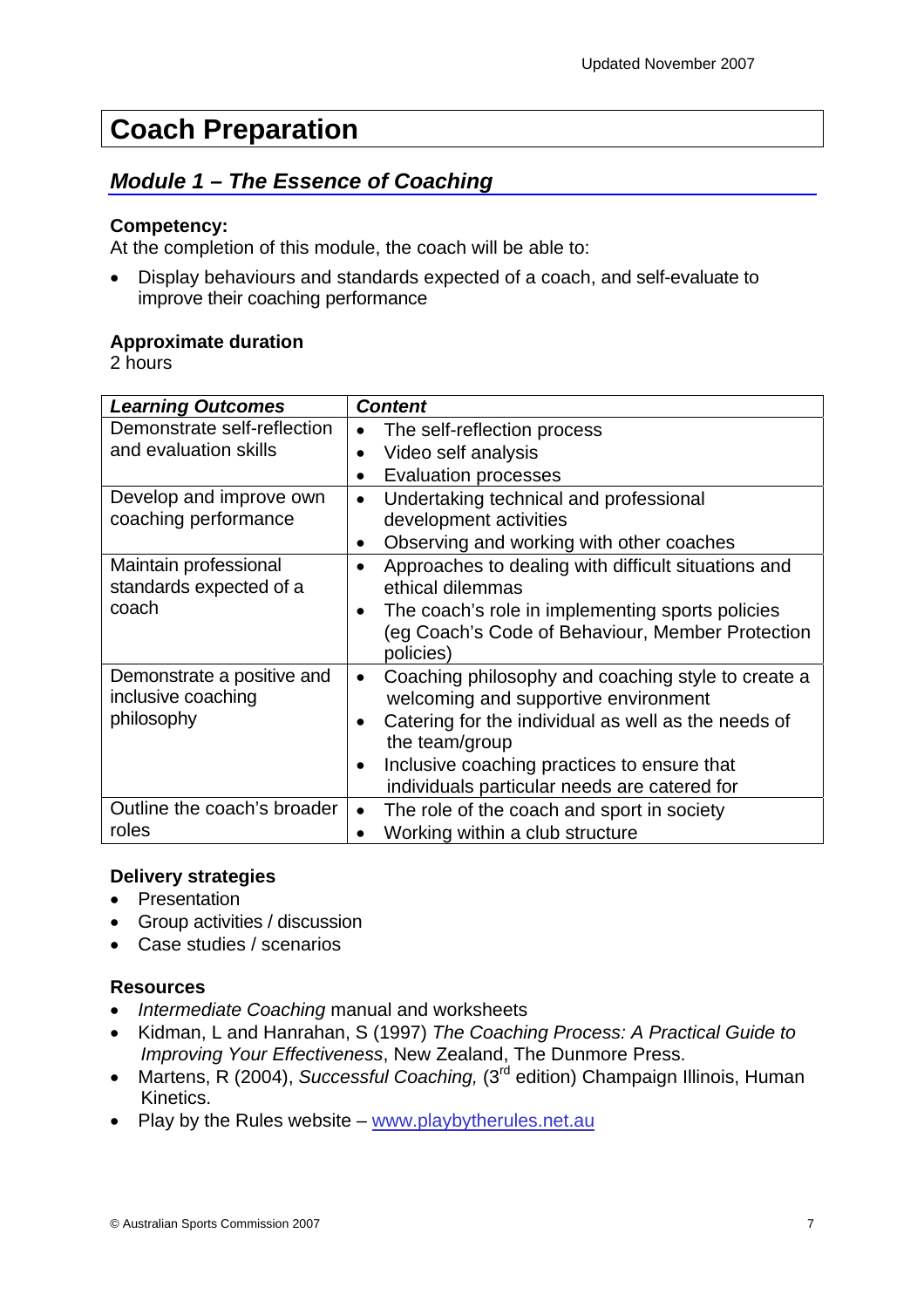## <span id="page-7-0"></span>*Module 2 – Program Management*

#### **Competencies:**

At the completion of this module, the coach will be able to:

Manage a coaching program by leading, and working effectively with others

#### **Approximate duration**

1 hour

| <b>Learning Outcomes</b>                    | <b>Content</b>                                                                                                                                                                                                                                                                                                                                                                   |
|---------------------------------------------|----------------------------------------------------------------------------------------------------------------------------------------------------------------------------------------------------------------------------------------------------------------------------------------------------------------------------------------------------------------------------------|
| Work effectively with others                | Working with support personnel (eg first aid,<br>$\bullet$<br>managers, trainers)<br>Working with influencing personnel (eg officials,<br>administrators, board/committee, media, parents)<br>Working with athletes<br>٠<br>Selection processes (eg working with selection<br>panels, coaches role in selection)<br>Conflict resolution<br>$\bullet$<br>Negotiation<br>$\bullet$ |
| Display time management<br>skills           | Assisting athletes with time management<br>$\bullet$<br>Managing own time effectively<br>٠                                                                                                                                                                                                                                                                                       |
| Lead and manage athletes<br>during an event | Providing leadership to others<br>$\bullet$<br>Organising and managing a group of athletes during<br>a competition (eg over $1 - 2$ days)<br>Responsibilities when travelling with a team<br>Dealing with issues during a competition (eg team<br>selections and amount of playing time, activities<br>during 'down time', personality clashes)                                  |

#### **Delivery strategies**

- Presentation
- Group activities / discussion
- Case studies / scenarios
- Video

- *Intermediate Coaching* manual and worksheets
- Australian Coaching Council (1996) *Video Self Analysis: A Lens on Coaching* (book and video), Canberra, Australian Sports Commission
- Kidman, L and Hanrahan, S (1997) *The Coaching Process: A Practical Guide to Improving Your Effectiveness*, New Zealand, The Dunmore Press.
- Martens, R (2004), *Successful Coaching,* (3<sup>rd</sup> edition) Champaign Illinois, Human Kinetics.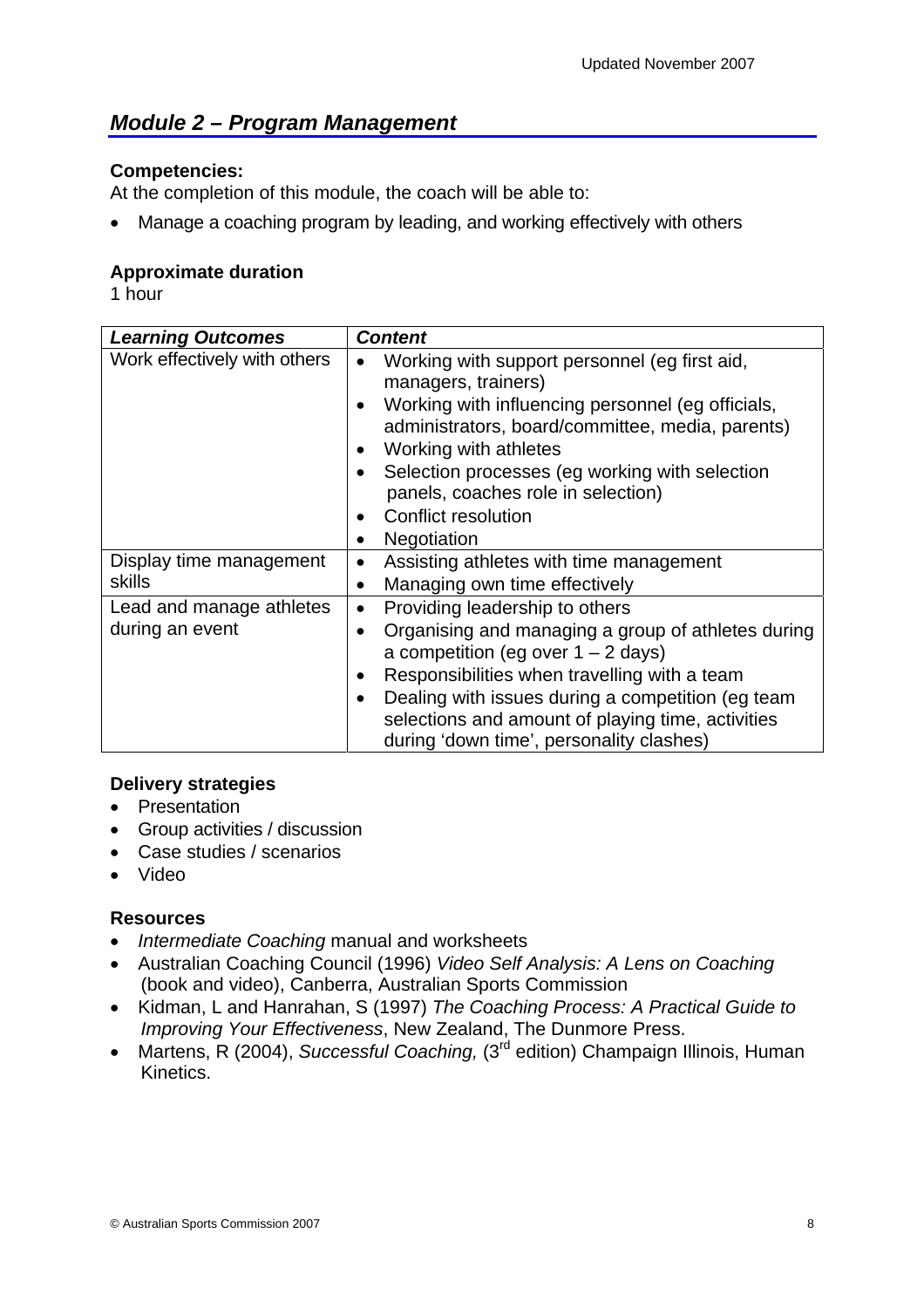## <span id="page-8-0"></span>*Module 3 – Planning*

#### **Competencies:**

At the completion of this module, the coach will be able to:

• Develop and review a coaching plan for a season

#### **Approximate duration**

1.5 hours

| <b>Learning Outcomes</b>    | <b>Content</b>                                                          |
|-----------------------------|-------------------------------------------------------------------------|
| Develop a coaching plan for | Issues to consider when planning<br>$\bullet$                           |
| a season                    | Phases of season (preparation, competition,<br>$\bullet$<br>transition) |
|                             | Season planning                                                         |
|                             | Setting goals for the season<br>$\circ$                                 |
|                             | Preparing for particular competitions within the<br>$\circ$             |
|                             | season                                                                  |
|                             | Season planning templates/formats<br>$\circ$                            |
|                             | Programming training sessions<br>$\circ$                                |
|                             | Barriers to participation and considerations for<br>$\circ$             |
|                             | athletes with a disability (venue access, safety,                       |
|                             | travel, carers/guides)                                                  |
| Evaluate and adjust a       | Ways of checking that the program is on track                           |
| season plan                 | Modifying and adjusting the season plan                                 |
|                             | Season review and evaluation processes                                  |

#### **Delivery strategies**

- Presentation
- Group activities / discussion
- Case studies / Scenarios

- *Intermediate Coaching* manual and worksheets
- Kidman, L and Hanrahan, S (1997) *The Coaching Process: A Practical Guide to Improving Your Effectiveness*, New Zealand, The Dunmore Press.
- Martens, R (2004), *Successful Coaching,* (3<sup>rd</sup> edition) Champaign Illinois, Human Kinetics.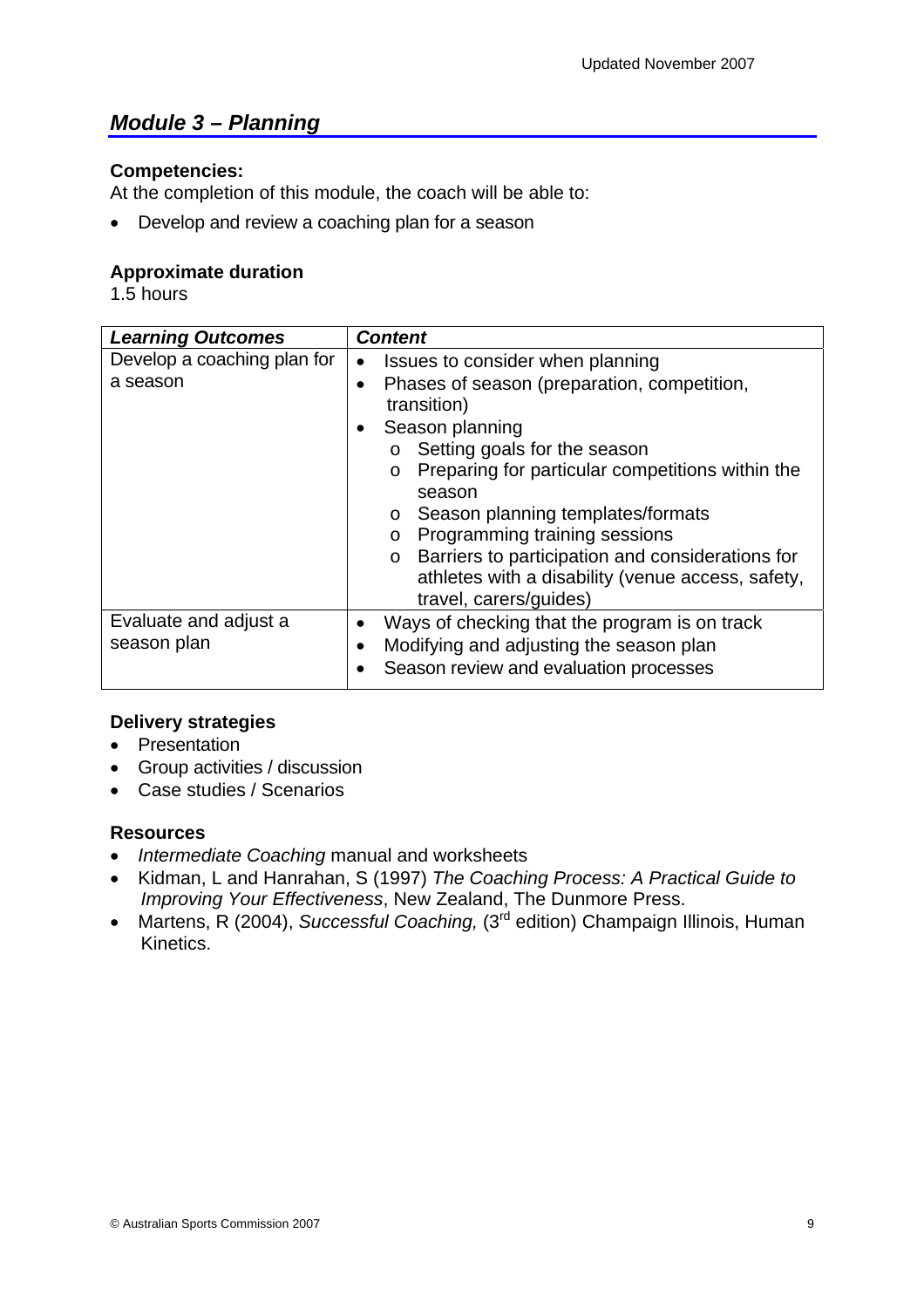## <span id="page-9-0"></span>*Module 4 – Sports Safety*

#### **Competencies:**

At the completion of this module, the coach will be able to:

• Manage the safety requirements of coaching

#### **Approximate duration**

1.5 hours

| <b>Learning Outcomes</b>                        | <b>Content</b>                                                                                                                                                                                                                       |
|-------------------------------------------------|--------------------------------------------------------------------------------------------------------------------------------------------------------------------------------------------------------------------------------------|
| Deal with an emergency<br>situation             | Emergency action plans (eg injuries, as well as<br>$\bullet$<br>other broader emergency situations)<br>Risk management when travelling with teams<br>٠                                                                               |
| Provide support to an<br>injured or ill athlete | Coach responsibilities with injured or ill athletes<br>Working with trained medical professionals in<br>dealing with an athlete injury<br>The coach's role in athlete rehabilitation from injury<br>Dealing with infectious diseases |
| Reduce the coach's risk of<br>litigation        | Risk management principles for coaches<br>$\bullet$<br>Types of insurance available to coaches                                                                                                                                       |

#### **Delivery strategies**

- Presentation
- Group activities / discussion
- Practical
- Case studies / scenarios

- *Intermediate Coaching* manual and worksheets
- de Castella, R and Clews, W (1996), *Smart Sport: The Ultimate Reference Manual for Sports People*, Australia, RWM Publishing.
- Kidman, L and Hanrahan, S (1997) *The Coaching Process: A Practical Guide to Improving Your Effectiveness*, New Zealand, The Dunmore Press.
- Martens, R (2004), *Successful Coaching*, (3<sup>rd</sup> edition) Champaign Illinois, Human Kinetics.
- Sports Medicine Australia website www.sma.org.au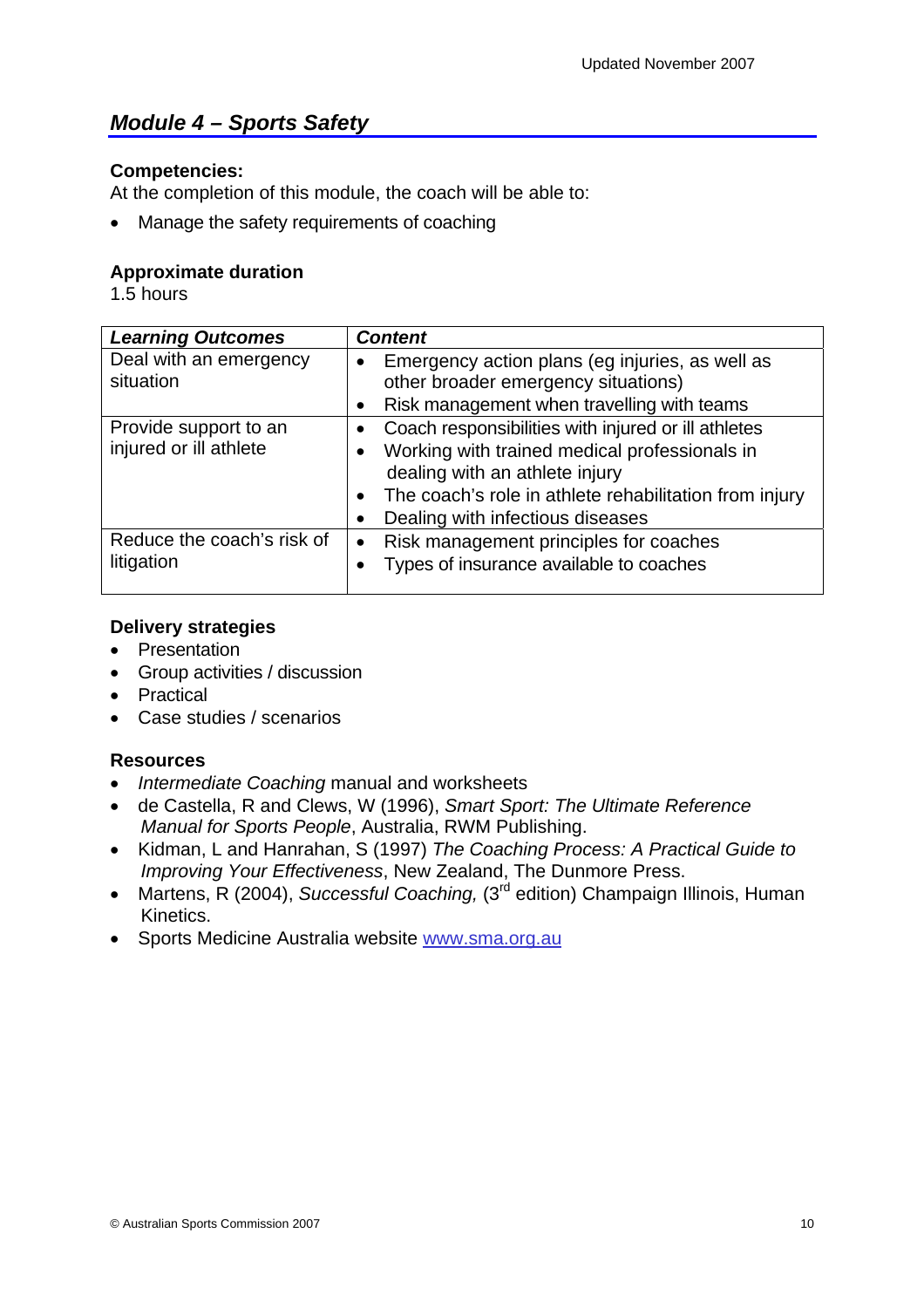## <span id="page-10-0"></span>*Module 5 – Coaching Processes*

#### **Competencies:**

At the completion of this module, the coach will be able to:

• Demonstrate a range of coaching methods and communication techniques

#### **Approximate duration**

3 hours

| <b>Learning Outcomes</b>                                            | <b>Content</b>                                                                                                                                                                                                                                                                                                                                                                          |
|---------------------------------------------------------------------|-----------------------------------------------------------------------------------------------------------------------------------------------------------------------------------------------------------------------------------------------------------------------------------------------------------------------------------------------------------------------------------------|
| Select appropriate<br>coaching methods to<br>develop the athlete(s) | Teaching methods:<br>Direct instruction<br>$\cap$<br>Facilitation<br>$\Omega$<br>Games based approach<br>$\circ$<br>Problem solving approach<br>$\circ$<br>Questioning<br>$\circ$<br>Assessing athlete needs and capabilities<br>$\bullet$<br>Coaching methods to suit athlete learning styles<br>$\bullet$<br>Developing athlete independence and self-<br>$\bullet$<br>responsibility |
| Observe, analyse and<br>provide feedback to athletes                | Observation and feedback skills during practice<br>$\bullet$<br>How and what to observe<br>Amount of practice<br>$\circ$<br>Timing of feedback<br>$\circ$                                                                                                                                                                                                                               |
| Communicate effectively<br>with athletes and others                 | Communication styles and techniques<br>$\bullet$<br>Presenting information<br>$\circ$<br>Listening skills<br>$\circ$<br>Non-verbal communication<br>$\Omega$<br>Communication with people with special needs (eg<br>vision or hearing impaired, non-English speaking)                                                                                                                   |

#### **Delivery strategies**

- Presentation
- Group activities / discussion
- Practical
- Case studies / scenarios

- *Intermediate Coaching* manual and worksheets
- Kidman, L and Hanrahan, S (1997) *The Coaching Process: A Practical Guide to Improving Your Effectiveness*, New Zealand, The Dunmore Press.
- Martens, R (2004), *Successful Coaching,* (3<sup>rd</sup> edition) Champaign Illinois, Human Kinetics.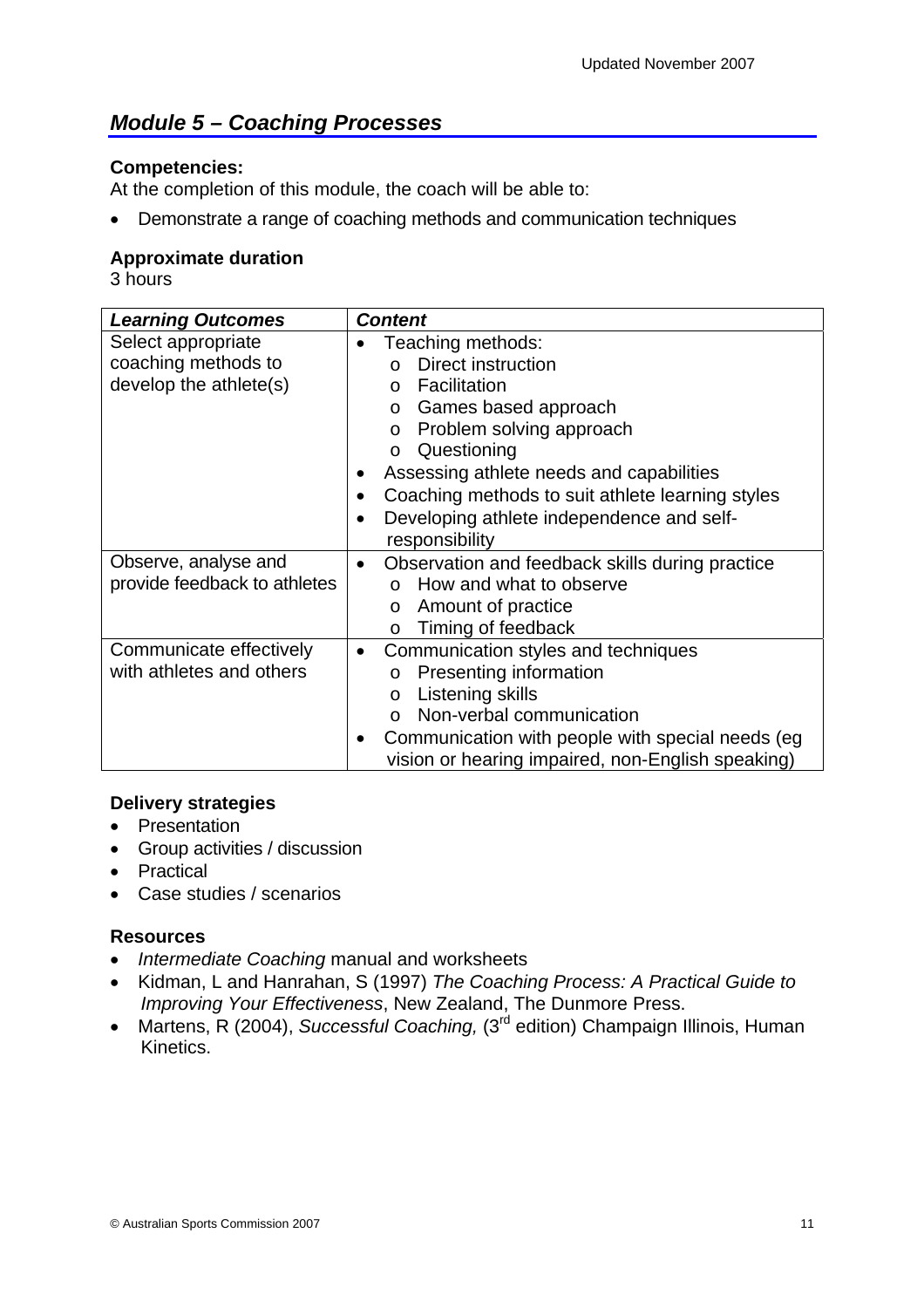## <span id="page-11-0"></span>*Module 6 – Inclusive Coaching*

#### **Competencies:**

At the completion of this module, the coach will be able to:

• Adapt their coaching program to include and cater for a range of individual needs

#### **Approximate duration**

1 hour

| <b>Learning Outcomes</b>                                                                      | <b>Content</b>                                                                                                                                                                                                                |
|-----------------------------------------------------------------------------------------------|-------------------------------------------------------------------------------------------------------------------------------------------------------------------------------------------------------------------------------|
| Include people from a range<br>of cultural and ethnic<br>backgrounds in a coaching<br>program | What is inclusion and how to be inclusive<br>$\bullet$<br>Barriers to inclusion<br>Targeted population groups for inclusion<br>$\bullet$<br>(eg indigenous, culturally & linguistically diverse,<br>people with a disability) |
| Adapt a coaching program<br>to cater for athletes with a<br>disability                        | Basic principles of classification<br>$\bullet$<br>Adapting equipment and techniques to meet the<br>needs of athlete/s with a disability                                                                                      |

#### **Delivery strategies**

- Presentation
- Group activities / discussion
- Practical
- Case studies / scenarios

- *Intermediate Coaching* manual and worksheets
- Goodman, S (2005), *Coaching Athletes with Disabilities: An Australian Resource* (revised edition), Canberra, Australian Sports Commission.
- Kidman, L and Hanrahan, S (1997) *The Coaching Process: A Practical Guide to Improving Your Effectiveness*, New Zealand, The Dunmore Press.
- Martens, R (2004), *Successful Coaching*, (3<sup>rd</sup> edition) Champaign Illinois, Human Kinetics.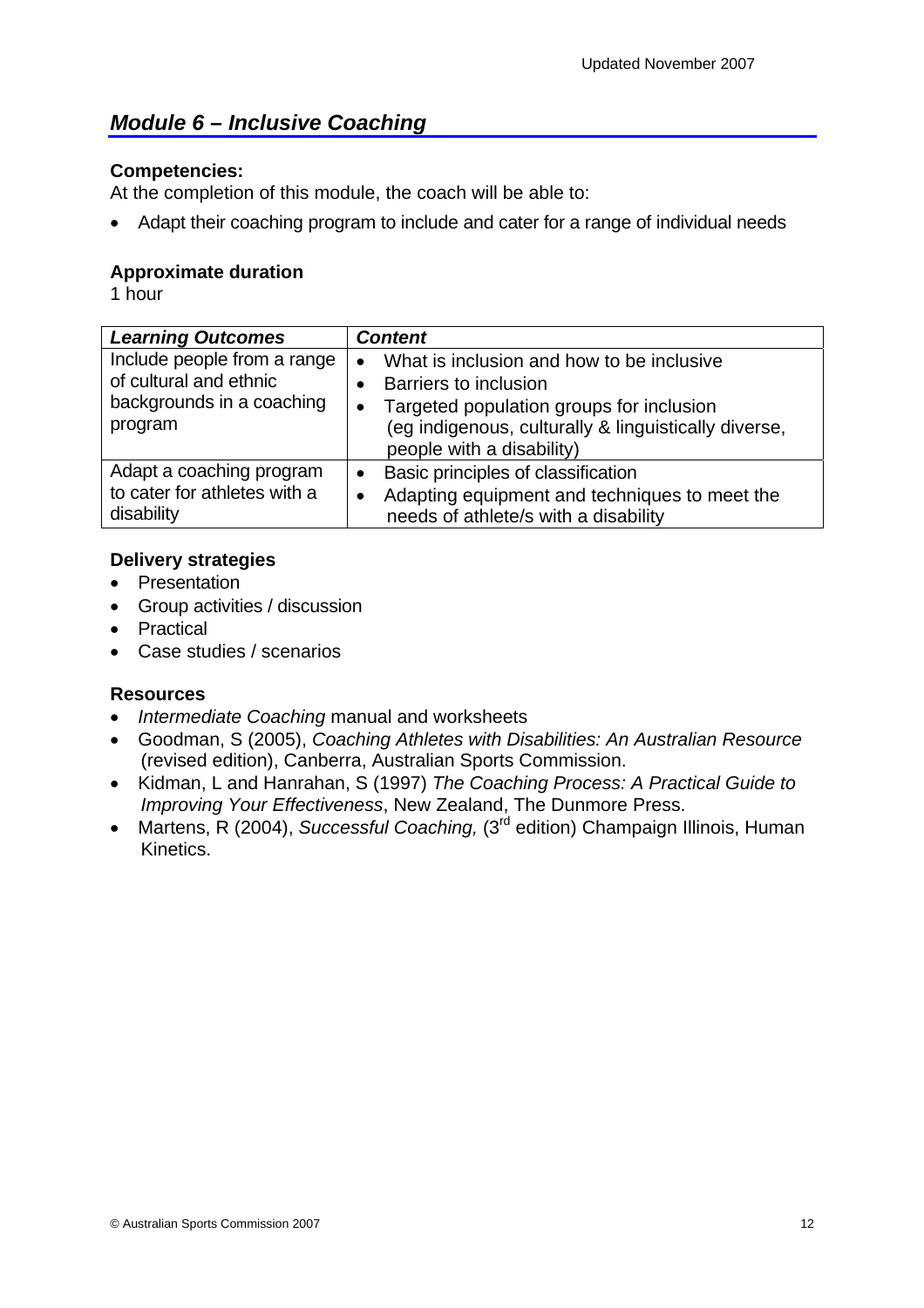## <span id="page-12-0"></span>**Athlete Preparation**

## *Module 7 – Skill Acquisition*

#### **Competencies:**

At the completion of this module, the coach will be able to:

• Assist athletes to develop and improve skills

#### **Approximate duration**

2 hours

| <b>Learning Outcomes</b>    | <b>Content</b>                                            |
|-----------------------------|-----------------------------------------------------------|
| Identify skill acquisition  | Elements of skilled movement:<br>$\bullet$                |
| processes                   | perception<br>O                                           |
|                             | anticipation<br>$\circ$                                   |
|                             | decision making<br>$\circ$                                |
|                             | Training perception and decision making skills            |
| Provide an environment that | Learning styles<br>$\bullet$                              |
| promotes skill learning and | Explicit and implicit approaches to learning<br>$\bullet$ |
| development                 | Teaching and learning sports skills                       |
|                             | practice volume<br>$\circ$                                |
|                             | variability & specificity<br>O                            |
|                             | simplifying complex skills<br>O                           |

#### **Delivery strategies**

- Presentation
- Group activities / discussion
- Practical
- Case studies / scenarios

- *Intermediate Coaching* manual and worksheets
- Kidman, L and Hanrahan, S (1997) *The Coaching Process: A Practical Guide to Improving Your Effectiveness*, New Zealand, The Dunmore Press.
- Martens, R (2004), *Successful Coaching*, (3<sup>rd</sup> edition) Champaign Illinois, Human Kinetics.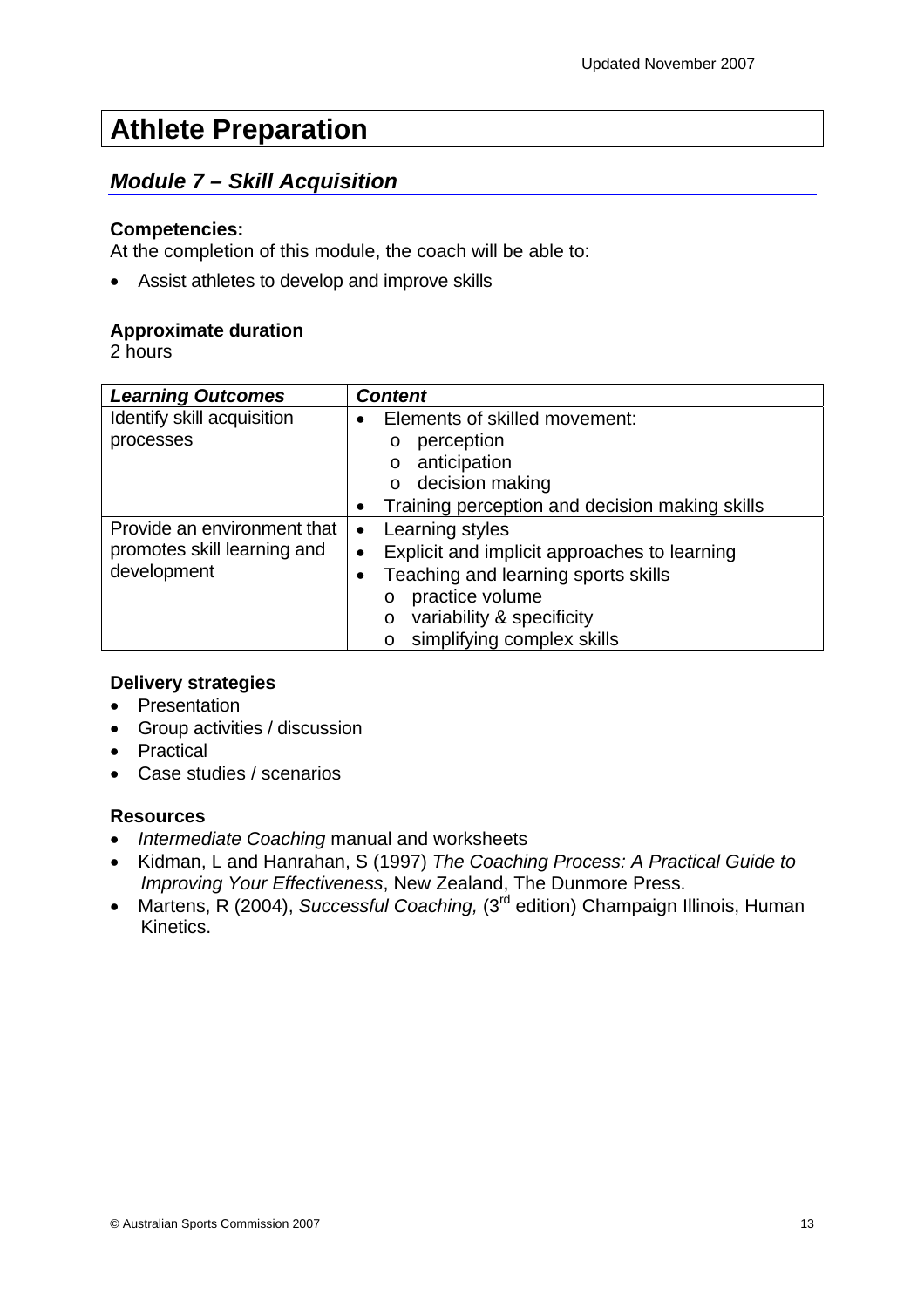## <span id="page-13-0"></span>*Module 8 – Introduction to Physiology*

#### **Competencies:**

At the completion of this module, the coach will be able to:

• Develop activities to improve an athlete's physical abilities.

#### **Approximate duration**

2 hours

| <b>Learning Outcomes</b>                              | <b>Content</b>                                                   |
|-------------------------------------------------------|------------------------------------------------------------------|
| Identify the energy systems                           | Aerobic energy system<br>$\bullet$                               |
| used in sport                                         | Anaerobic energy system                                          |
|                                                       | Monitoring physiological responses<br>$\bullet$                  |
|                                                       | (eg heart rate, training zones, perceived exertion)              |
| Describe the components of                            | Components of fitness – speed, strength, power,<br>$\bullet$     |
| fitness for sport                                     | endurance, flexibility                                           |
| Outline types of training<br>used to develop physical | Endurance training - distance training, fartlek,<br>٠            |
| abilities                                             | interval training                                                |
|                                                       | Strength training - own body weight exercises,                   |
|                                                       | weight training, circuit training                                |
|                                                       | Flexibility training – dynamic, static and partner<br>stretching |
|                                                       | Speed training - sprints, accelerations, agility                 |
|                                                       | exercises, reaction exercises                                    |
|                                                       | Power training - weight training, circuit training,              |
|                                                       | bounding exercises, uphill sprints                               |
| Outline the principles of                             | Principles of training                                           |
| training                                              | <b>Specificity</b>                                               |
|                                                       | Progression                                                      |
|                                                       | Individuality                                                    |
|                                                       | Variety                                                          |
|                                                       | Overload                                                         |
|                                                       | Reversibility                                                    |
|                                                       | Recovery                                                         |

#### **Delivery strategies**

- Presentation
- Group activities / discussion
- Practical
- Case studies / scenarios

- *Intermediate Coaching* manual and worksheets
- de Castella, R and Clews, W (1996), *Smart Sport: The Ultimate Reference Manual for Sports People*, Australia, RWM Publishing.
- Martens, R (2004), *Successful Coaching,* (3<sup>rd</sup> edition) Champaign Illinois, Human Kinetics.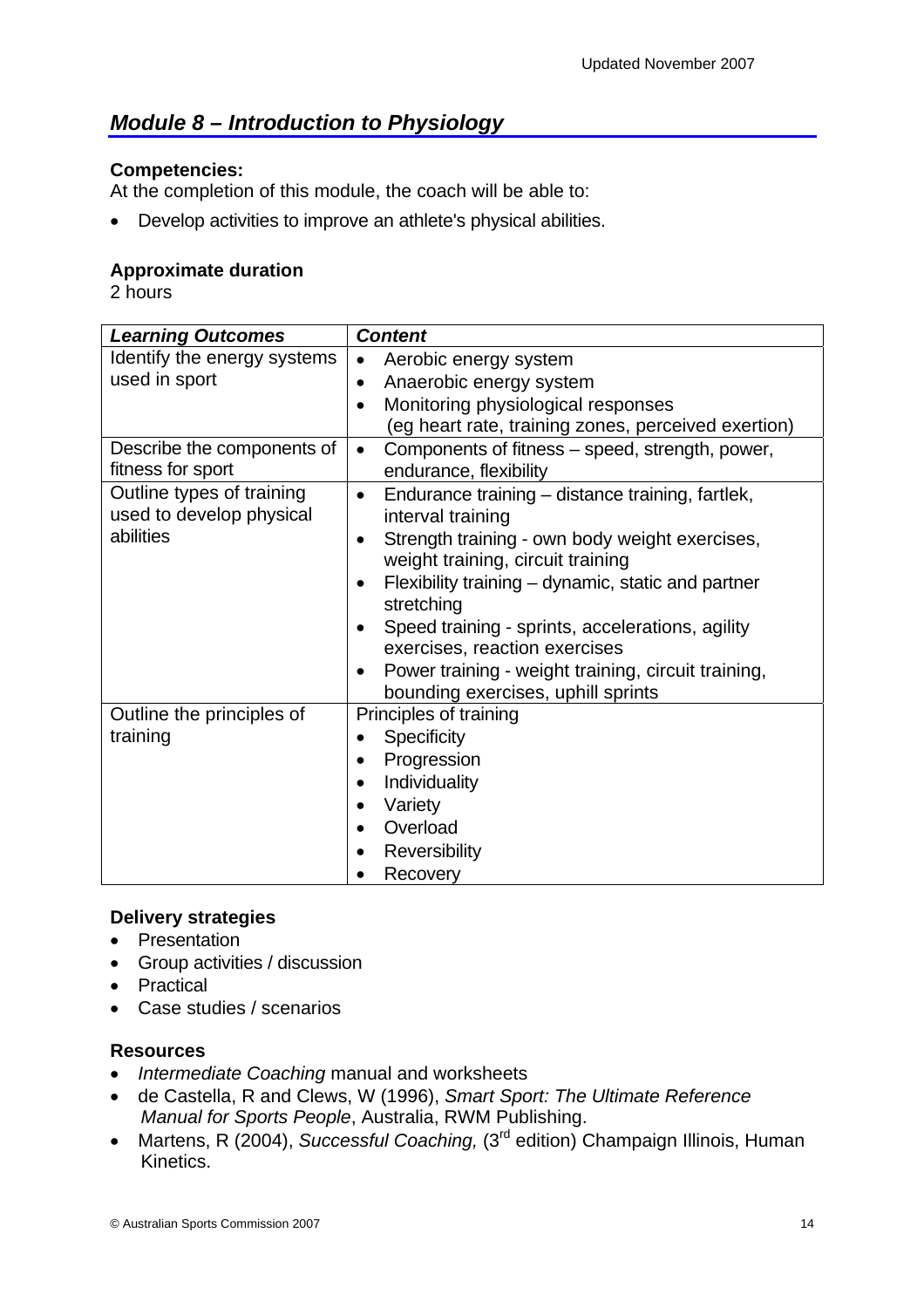## <span id="page-14-0"></span>*Module 9 – Basic Anatomy & Biomechanics*

#### **Competencies:**

At the completion of this module, the coach will be able to:

• Recognise structures and movement of the body in order to analyse performance

#### **Approximate duration**

2 hours

| <b>Learning Outcomes</b>               | <b>Content</b>                                                                     |
|----------------------------------------|------------------------------------------------------------------------------------|
| Describe the structures of<br>the body | Skeleton - major bones and joints<br>Basic anatomical terminology (directional and |
|                                        | movement terms)                                                                    |
|                                        | Muscles - major muscle groups and how they make<br>$\bullet$<br>the body move      |
| Outline biomechanical                  | Motion<br>$\bullet$                                                                |
| principles                             | Laws of motion<br>$\Omega$                                                         |
|                                        | Body motion<br>$\circ$                                                             |
|                                        | Projectile motion<br>$\circ$                                                       |
|                                        | Force                                                                              |
|                                        | o Summation of forces                                                              |
|                                        | Momentum                                                                           |
|                                        | Levers                                                                             |
|                                        | <b>Balance</b>                                                                     |
| Analyse athlete movement               | Methods of analysing movement<br>$\bullet$                                         |
|                                        | (eg coach's eye, video)                                                            |
|                                        | Using analysis information to make changes                                         |

#### **Delivery strategies**

- Presentation
- Group activities / discussion
- Practical
- Case studies / scenarios

- *Intermediate Coaching* manual and worksheets
- Martens, R (2004), *Successful Coaching*, (3<sup>rd</sup> edition) Champaign Illinois, Human Kinetics.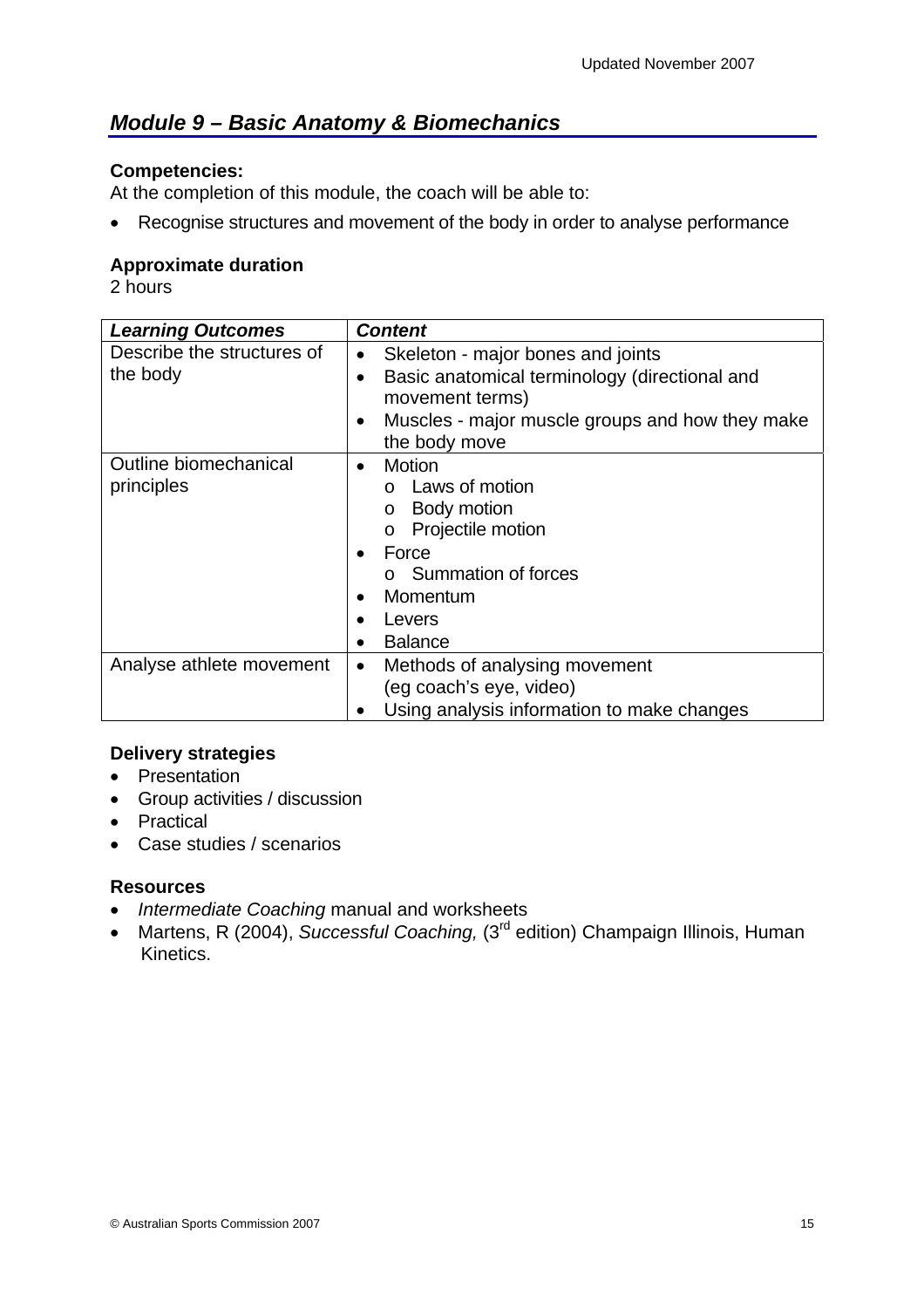## <span id="page-15-0"></span>*Module 10 – Development & Maturation*

#### **Competencies:**

At the completion of this module, the coach will be able to:

• Take into account growth and development considerations when coaching a range of athletes

#### **Approximate duration**

1.5 hours

| <b>Learning Outcomes</b>                                        | <b>Content</b>                                                                                                                                                                                                                                                                                 |
|-----------------------------------------------------------------|------------------------------------------------------------------------------------------------------------------------------------------------------------------------------------------------------------------------------------------------------------------------------------------------|
| Cater for growth and<br>development issues in<br>young athletes | Stages of growth and development<br>$\bullet$<br>Long term growth considerations versus early<br>٠<br>specialisation<br>Impact of puberty (both physical and social),<br>$\bullet$<br>including differences between males and females<br>Overtraining / overuse in young athletes<br>$\bullet$ |
| Adjust training programs to<br>suit female athletes             | Impact of the menstrual cycle<br>$\bullet$<br>Female athlete triad (amenorrhea, disordered<br>eating and osteoporosis)<br>Pregnancy<br>$\bullet$<br>Menopause                                                                                                                                  |

#### **Delivery strategies**

- Presentation
- Group activities / discussion
- Case studies / scenarios

- *Intermediate Coaching* manual and worksheets
- Daly, J and Ey, W 1996, *Hormones and Female Athletic Performance.* South Australia, Optima Press.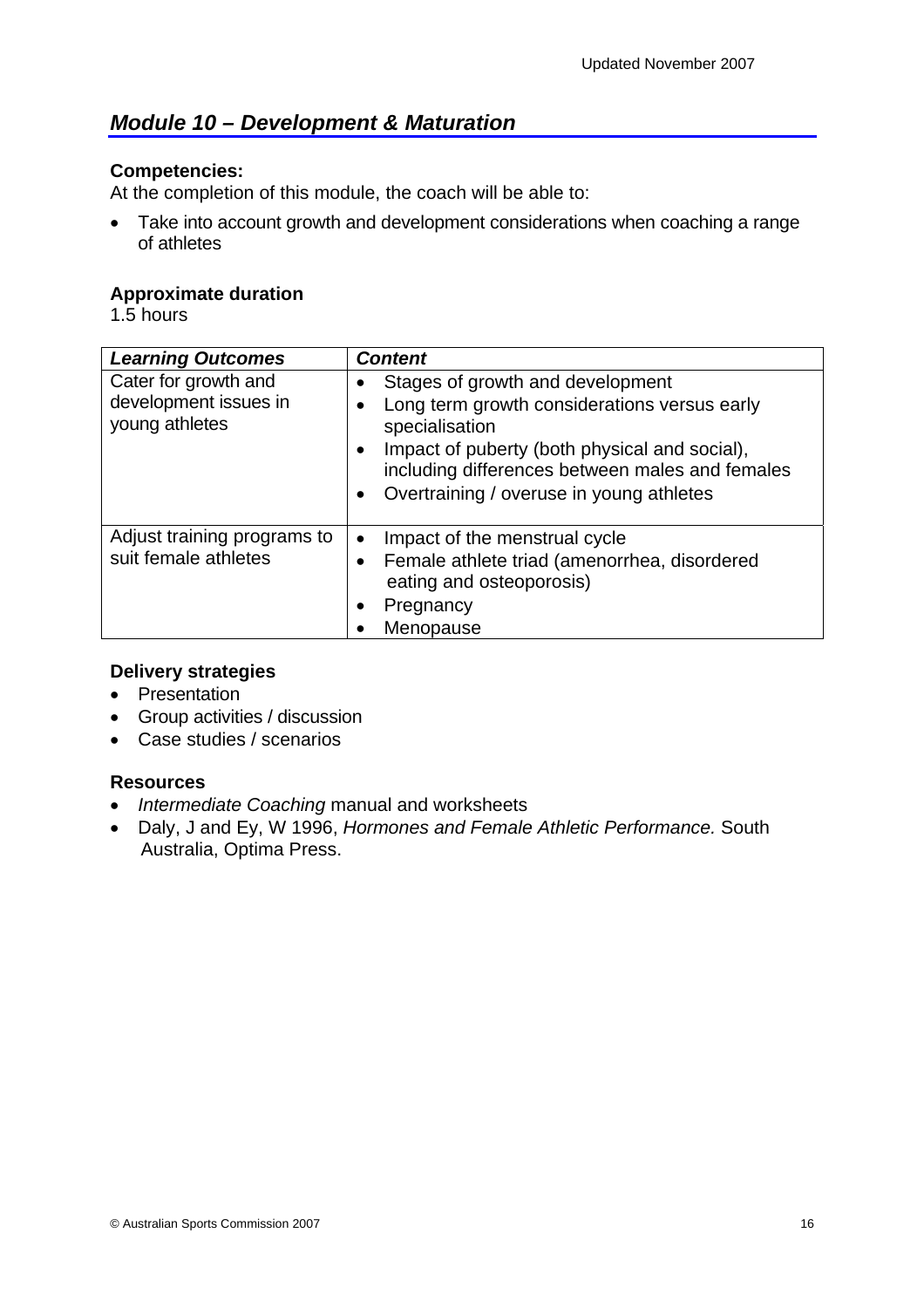## <span id="page-16-0"></span>*Module 11 – Nutrition for Sport*

#### **Competencies:**

At the completion of this module, the coach will be able to:

• Assist athletes to use nutritional strategies for sports performance

#### **Approximate duration**

1 hour

| <b>Learning Outcomes</b>                                        | <b>Content</b>                                                                                                                                                                                                                                                               |
|-----------------------------------------------------------------|------------------------------------------------------------------------------------------------------------------------------------------------------------------------------------------------------------------------------------------------------------------------------|
| Outline the components of<br>a well-balanced diet for<br>sport  | Nutritional demands of exercise<br>$\bullet$<br>The roles of carbohydrates, protein and fats in the<br>$\bullet$<br>diet of athletes<br>Hydrations<br>Competition nutrition strategies (before, during and<br>after competition)<br>Weight loss and weight gain<br>$\bullet$ |
| Assist athletes to access<br>professional nutritional<br>advice | Referral services for athletes that need nutritional<br>$\bullet$<br>advice and support                                                                                                                                                                                      |

#### **Delivery strategies**

- Presentation
- Group activities / discussion
- Case studies / scenarios
- Video

- *Intermediate Coaching* manual and worksheets
- Australian Sports Commission (2002) *A Winning Diet for Sport* video
- de Castella, R and Clews, W (1996), *Smart Sport: The Ultimate Reference Manual for Sports People*, Australia, RWM Publishing.
- Martens, R (2004), *Successful Coaching,* (3<sup>rd</sup> edition) Champaign Illinois, Human Kinetics.
- Sports Dietitians Australia website [www.sportsdietitians.com.au](http://www.sportsdietitians.com.au/)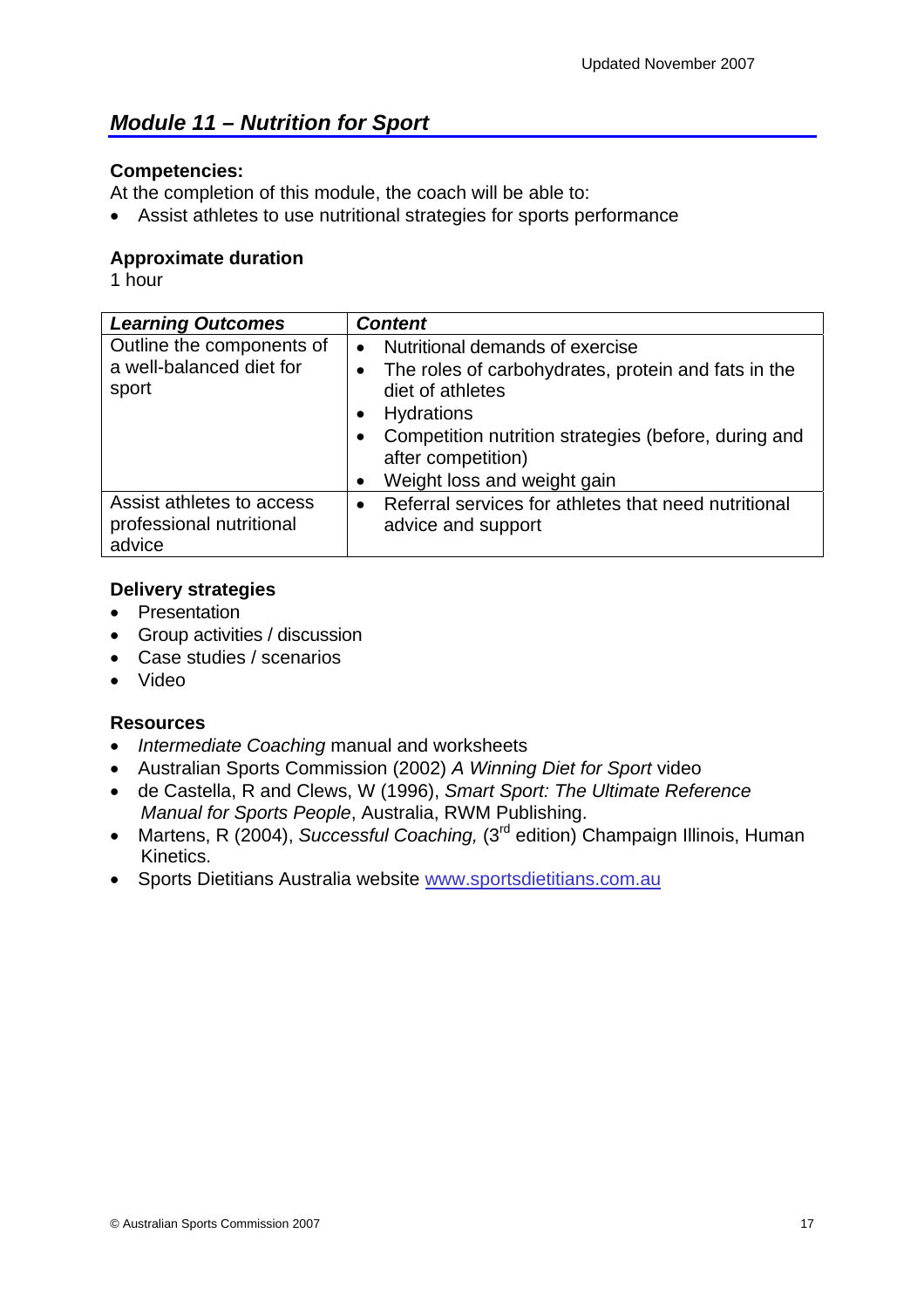## <span id="page-17-0"></span>*Module 12 – Sport Psychology*

#### **Competencies:**

At the completion of this module, the coach will be able to:

• Use basic psychological training skills to assist athletes prepare for sports performance.

#### **Approximate duration**

1.5 hours

| <b>Learning Outcomes</b>     | <b>Content</b>                                               |
|------------------------------|--------------------------------------------------------------|
| Outline basic elements of    | <b>Goal setting</b><br>$\bullet$                             |
| mental preparation           | Arousal and anxiety control skills                           |
|                              | Mental imagery                                               |
|                              | <b>Motivational strategies</b>                               |
| Assist athletes to deal with | Dealing with winning & losing<br>$\bullet$                   |
| disappointment in sport      | Creating a positive environment for team selections          |
| Assist athletes to access    | Referral services for athletes that need sports<br>$\bullet$ |
| professional sports          | psychology advice and support                                |
| psychology advice            |                                                              |

#### **Delivery strategies**

- Presentation
- Group activities / discussion
- Practical
- Case studies / scenarios

- *Intermediate Coaching* manual and worksheets
- de Castella, R and Clews, W (1996), *Smart Sport: The Ultimate Reference Manual for Sports People*, Australia, RWM Publishing.
- Kidman, L and Hanrahan, S (1997) *The Coaching Process: A Practical Guide to Improving Your Effectiveness*, New Zealand, The Dunmore Press.
- Martens, R (2004), *Successful Coaching,* (3<sup>rd</sup> edition) Champaign Illinois, Human Kinetics.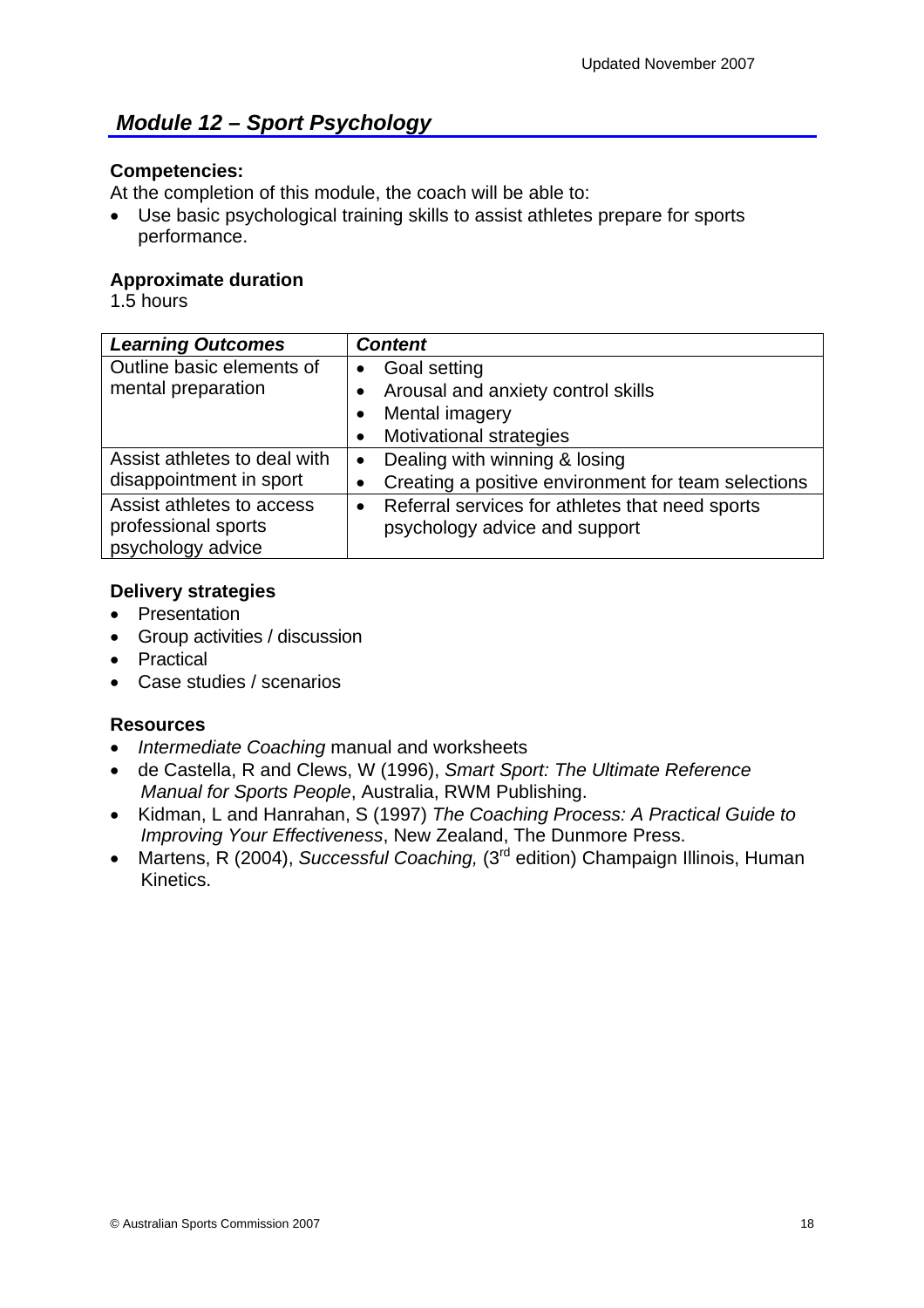## <span id="page-18-0"></span> *Module 13 – Anti-Doping in Sport*

#### **Competencies:**

At the completion of this module, the coach will be able to:

• Advise athletes regarding anti-doping issues.

#### **Approximate duration**

1 hour

| <b>Learning Outcomes</b>                         | <b>Content</b>                                                                                                                                                                                                                                                                                                                                                                    |
|--------------------------------------------------|-----------------------------------------------------------------------------------------------------------------------------------------------------------------------------------------------------------------------------------------------------------------------------------------------------------------------------------------------------------------------------------|
| Identify the coach's role in<br>anti-doping      | Responsibilities of the coach regarding drug use in<br>٠<br>sport<br>Educating athletes regarding anti-doping<br>$\bullet$                                                                                                                                                                                                                                                        |
| Outline anti-doping<br>requirements for athletes | Roles of the World Anti-Doping Agency (WADA)<br>$\bullet$<br>and the Australian Sports Anti Doping Authority<br>(ASADA)<br>Anti-doping rules<br>$\bullet$<br>Prohibited substances and methods in sports<br>Checking the status of medications<br>The role of drug testing in sport<br>Therapeutic use of prohibited substances<br>Prohibited substances in foods and supplements |

#### **Delivery strategies**

- Presentation
- Group activities / discussion
- Case studies / scenarios

- *Intermediate Coaching* manual and worksheets
- *Anti-Doping Handbook* (ASADA)
- *ASADA Anti-Doping DVD*
- ASADA website [www.asada.gov.au](http://www.asada.gov.au/)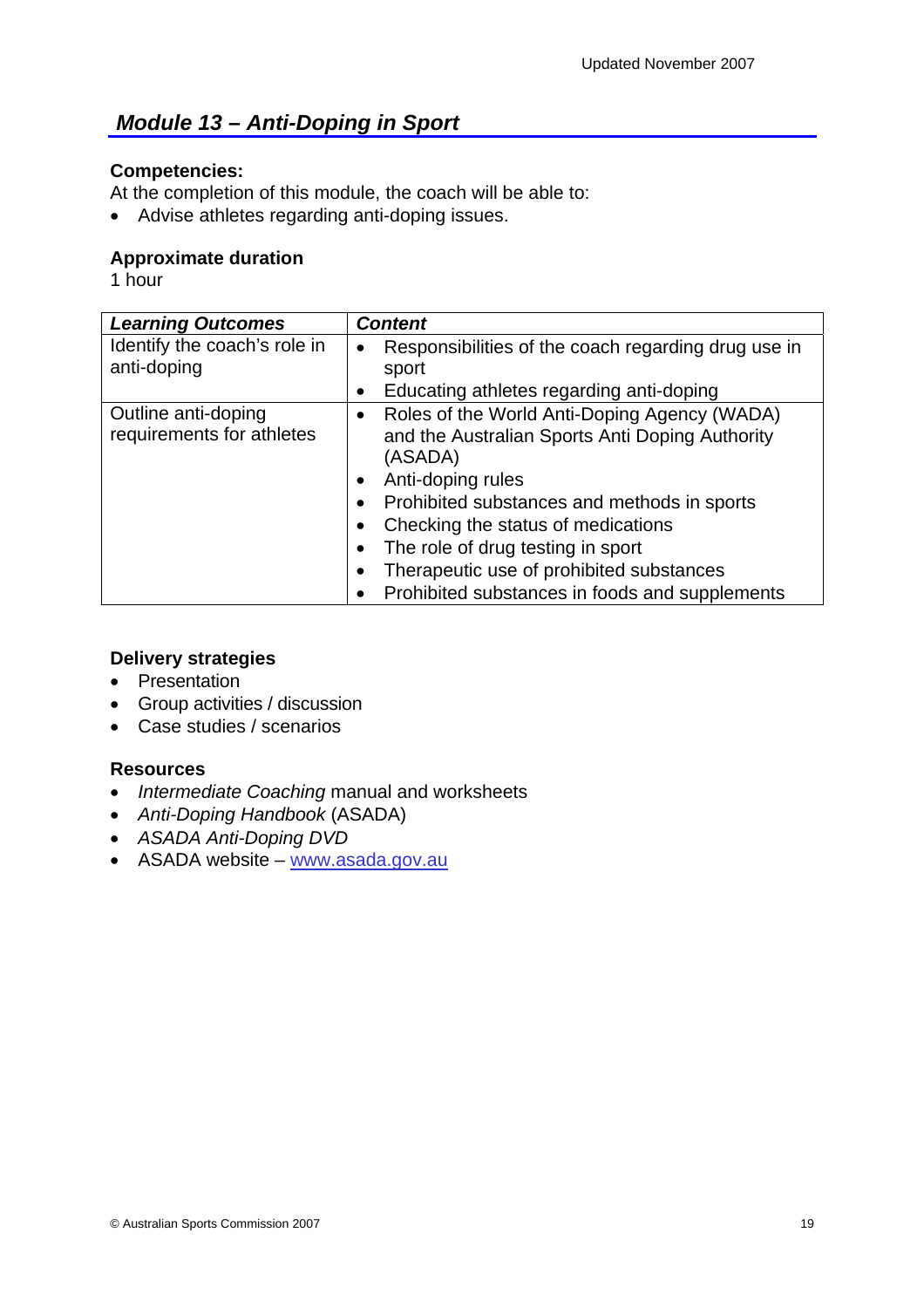#### <span id="page-19-0"></span>*Assessment*

Each of the modules within the Intermediate Coaching General Principles is assessed by completion of a short answer worksheet. The worksheets are aimed at assessing the candidate's comprehension of various underpinning knowledge aspects of the general principles modules. The worksheets can be used as both a learning and assessment tool.

All questions must be answered to the standard outlined in the answer guide to successfully complete this aspect. Candidates are permitted to access all course materials, and may consult with others when completing the worksheets. Candidates may re-submit the worksheets as many times as necessary to meet the requirements of this assessment task.

Worksheets can be downloaded from the ASC website at [www.ausport.gov.au/supporting/coachofficial/generalprinciples/intermediate](http://www.ausport.gov.au/supporting/coachofficial/generalprinciples/intermediate)

#### **Marking of worksheets**

Deliverers of the Intermediate Coaching General Principles course (that is, NSOs or State/Territory Departments of Sport and Recreation) are responsible for marking of the worksheets. The ASC does not provide a marking service. However, the ASC can provide an answer guide to assessors marking the worksheets. Contact [coaching@ausport.gov.au](mailto:coaching@ausport.gov.au) or (02) 6214 1551 to obtain a copy of the answer guide.

#### **Flexibility in assessment.**

Deliverers are encouraged to be flexible when assessing, and take into account particular needs (for example, learners in remote areas, or with literacy/numeracy issues). This includes:

- using oral instead of written presentation of worksheets where appropriate
- considering any request from candidates for flexibility, within the framework of ensuring fairness for others, and integrity of the assessment process overall.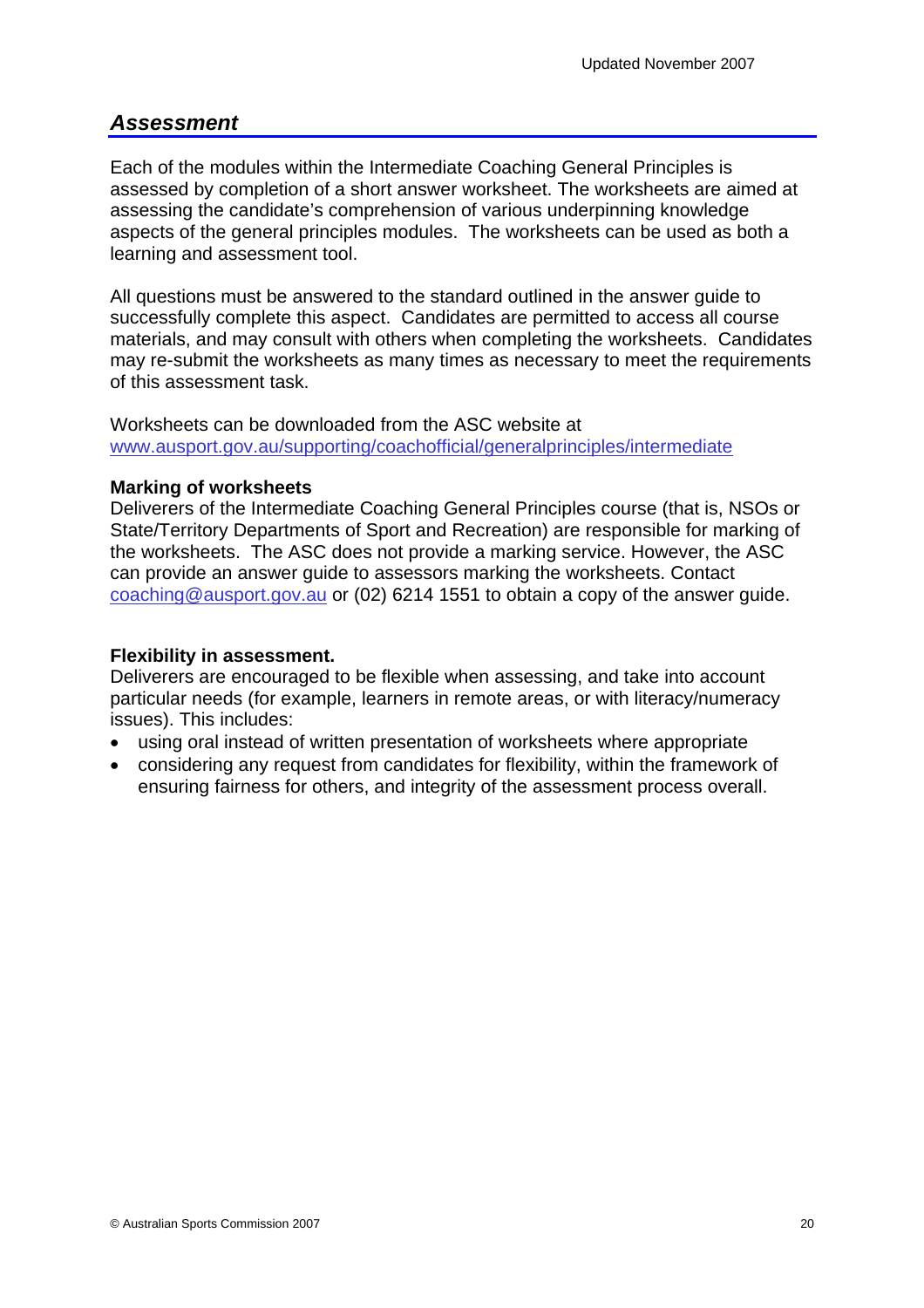## <span id="page-20-0"></span>*Attachment A – RPL/RCC Guide for Coaching Principles*

#### **Introduction**

Participants undertaking general principles courses can apply for Recognition of Prior Learning or Current Competence (RPL/RCC). You can apply for RPL/RCC if you think your prior learning and experience mean you already have the competencies of the particular training course.

#### **How can prior learning be recognised?**

There are many ways that you can show evidence of the competencies you hold. RPL/RCC can only be granted on current evidence, that is, work that has been completed within the last four years. Some examples of evidence that can be provided to demonstrate your competencies include:

- Copies of certificates, qualifications achieved from other courses, school or tertiary results
- Statements outlining courses and/or study that you have undertaken and the learning outcomes/competencies achieved from these.
- Resume of experience
- Reports from people within your sport
- Relevant work samples eg. training programs, videos of your coaching.
- Evidence of home/self directed study which may include a list of recent readings, synopsis of seminars attended, reports of own research/analysis undertaken.

#### **Who can conduct the RPL/RCC assessment?**

| <b>Training Program</b>    | <b>RPL/RCC Responsibility</b>                          |  |  |
|----------------------------|--------------------------------------------------------|--|--|
| <b>Coaching General</b>    | ASC recognised coaching principles agencies            |  |  |
| Principles                 | National or State Sporting Organisation's<br>$\bullet$ |  |  |
| <b>Sport Specific NCAS</b> | National or State sporting organisations<br>$\bullet$  |  |  |
| courses                    |                                                        |  |  |

#### **RPL/RCC procedure**

#### **Step 1 – complete application and send to course coordinator**

1. Applicants will need to gather all relevant supporting documentation and complete the RPL/RCC application form. Forward this with supporting documentation, and the relevant fee, to the relevant body (as outlined in the table above).

#### **Step 2 – assessment**

The application will be reviewed by an RPL/RCC assessment panel. The panel will compare the evidence provided by the applicant with the competencies required for the training program. A judgement will be made about whether the applicant wholly or partially meets the requirements.

In the event of partial completion of the competencies, the panel will outline which ones still need to be achieved, and preferably what evidence is still required.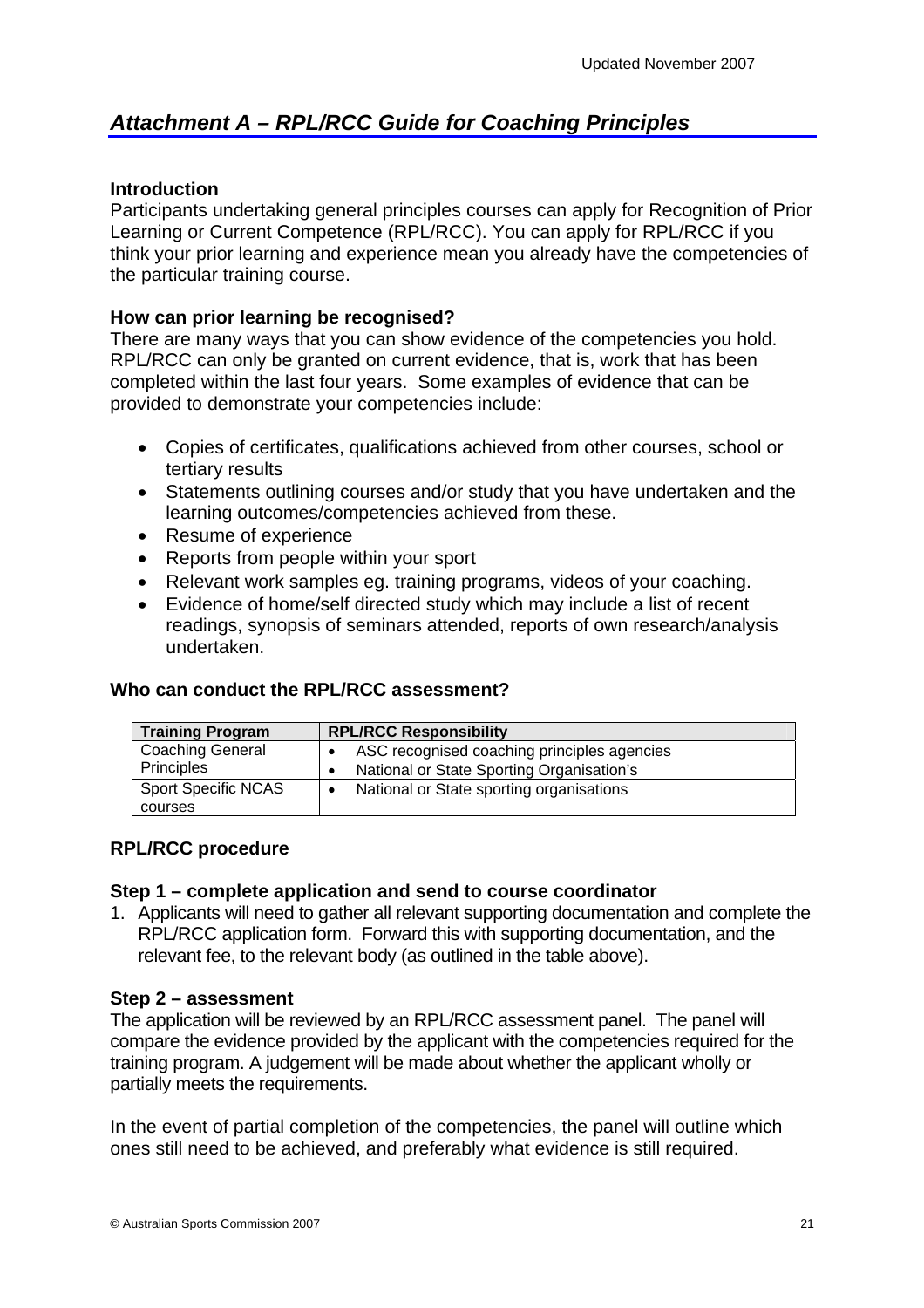#### **Step 3 – notification**

The applicant will be notified of the decision within two months of receiving the application. In the event of partial completion of the course competencies, the panel will outline which competencies still need to be achieved, and preferably how. Options include :

- Complete further training
- Work with a senior coach/official
- Complete prescribed home study options

Successful applicants for RPL/RCC will receive the appropriate certification, and where appropriate, will be placed on an ASC database.

#### **Step 4 – appeal**

The applicant has the right to appeal the RPL/RCC assessment panel's decision, if they believe the decision is unfair, unjust or if the panel has misinterpreted the evidence. In the case of an appeal, a new assessment panel will be established. The new assessment panel will review all material available and make a decision. The RPL/RCC review assessment panel will notify the applicant of the decision within two months of receiving the appeal.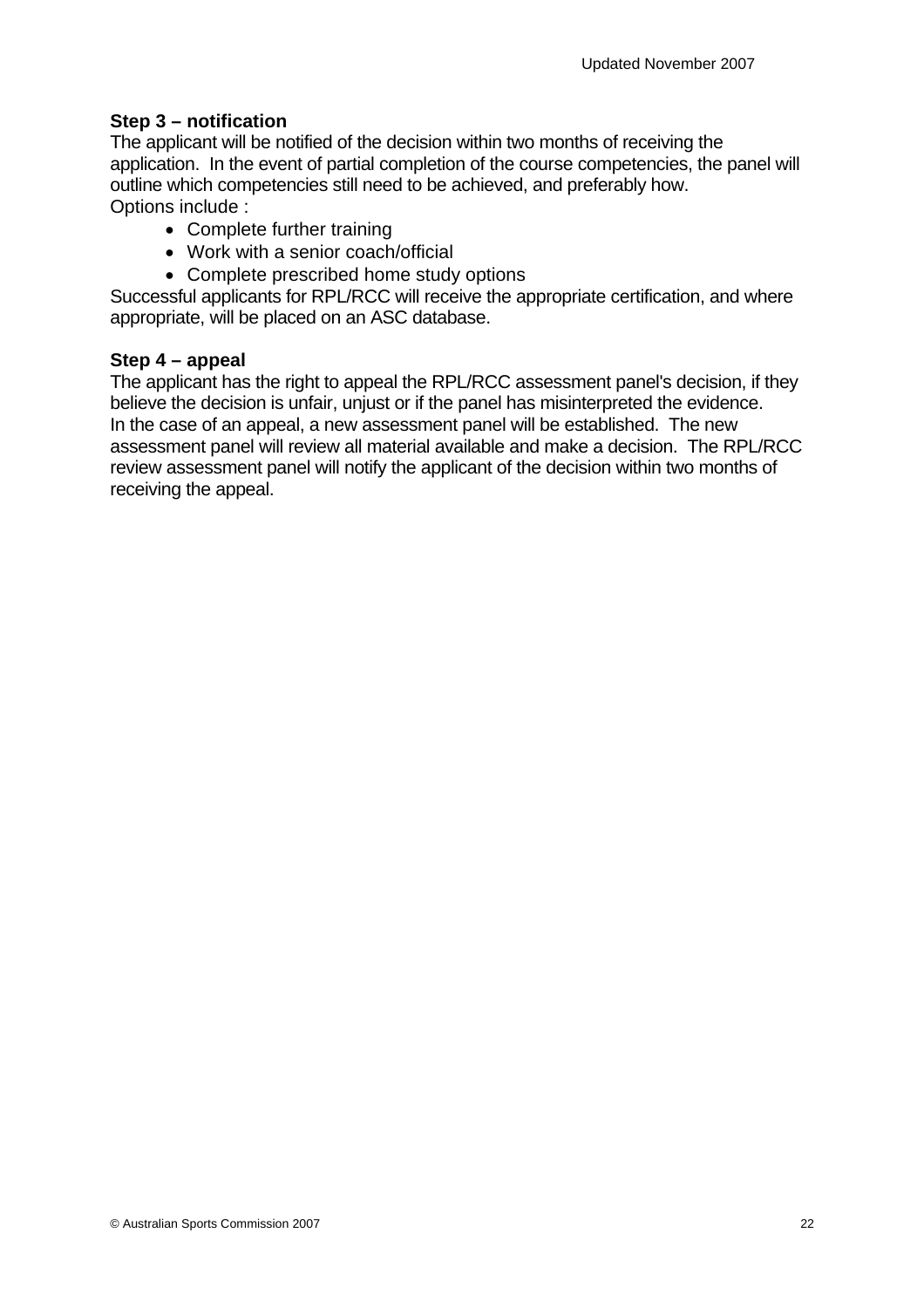## **RPL/RCC Application Form**

## **SECTION 1 – Personal details**

#### **SECTION 2 – Evidence**

|    | <b>Competencies</b>                                                                                                 | <b>Summary of evidence provided</b><br>Please attach copies of supporting |
|----|---------------------------------------------------------------------------------------------------------------------|---------------------------------------------------------------------------|
|    |                                                                                                                     | documentation.                                                            |
| 1. | Display behaviours and standards expected of<br>a coach, and self-evaluate to improve their<br>coaching performance |                                                                           |
| 2. | Manage a coaching program by leading, and<br>working effectively with others                                        |                                                                           |
| 3. | Develop and review a coaching plan for a<br>season                                                                  |                                                                           |
| 4. | Manage the safety requirements of coaching                                                                          |                                                                           |
| 5. | Demonstrate a range of coaching methods and<br>communication techniques                                             |                                                                           |
| 6. | Assist athletes to develop and improve skills                                                                       |                                                                           |
| 7. | Adapt their coaching program to include and<br>cater for a range of individual needs                                |                                                                           |
| 8. | Develop activities to improve an athlete's<br>physical abilities                                                    |                                                                           |
| 9. | Recognise structures and movement of the body<br>in order to analyse performance                                    |                                                                           |
|    | 10. Take into account growth and development<br>considerations when coaching a range of<br>athletes                 |                                                                           |
|    | 11. Assist athletes to use nutritional strategies for<br>sports performance                                         |                                                                           |
|    | 12. Use basic psychological training skills to assist<br>athletes prepare for sports performance                    |                                                                           |
|    | 13. Advise athletes regarding anti-doping issues                                                                    |                                                                           |

#### **I declare that the evidence I have provided is a true and accurate record of my work and life experiences:**

\_\_\_\_\_\_\_\_\_\_\_\_\_\_\_\_\_\_\_\_\_\_\_\_\_\_\_\_\_\_\_\_\_\_\_\_\_\_\_\_\_\_\_\_\_\_\_\_\_\_\_\_\_\_\_\_\_\_\_ \_\_\_\_\_\_\_\_\_\_\_\_\_\_\_ Signature of applicant Date Controller and Date Date Date Date Date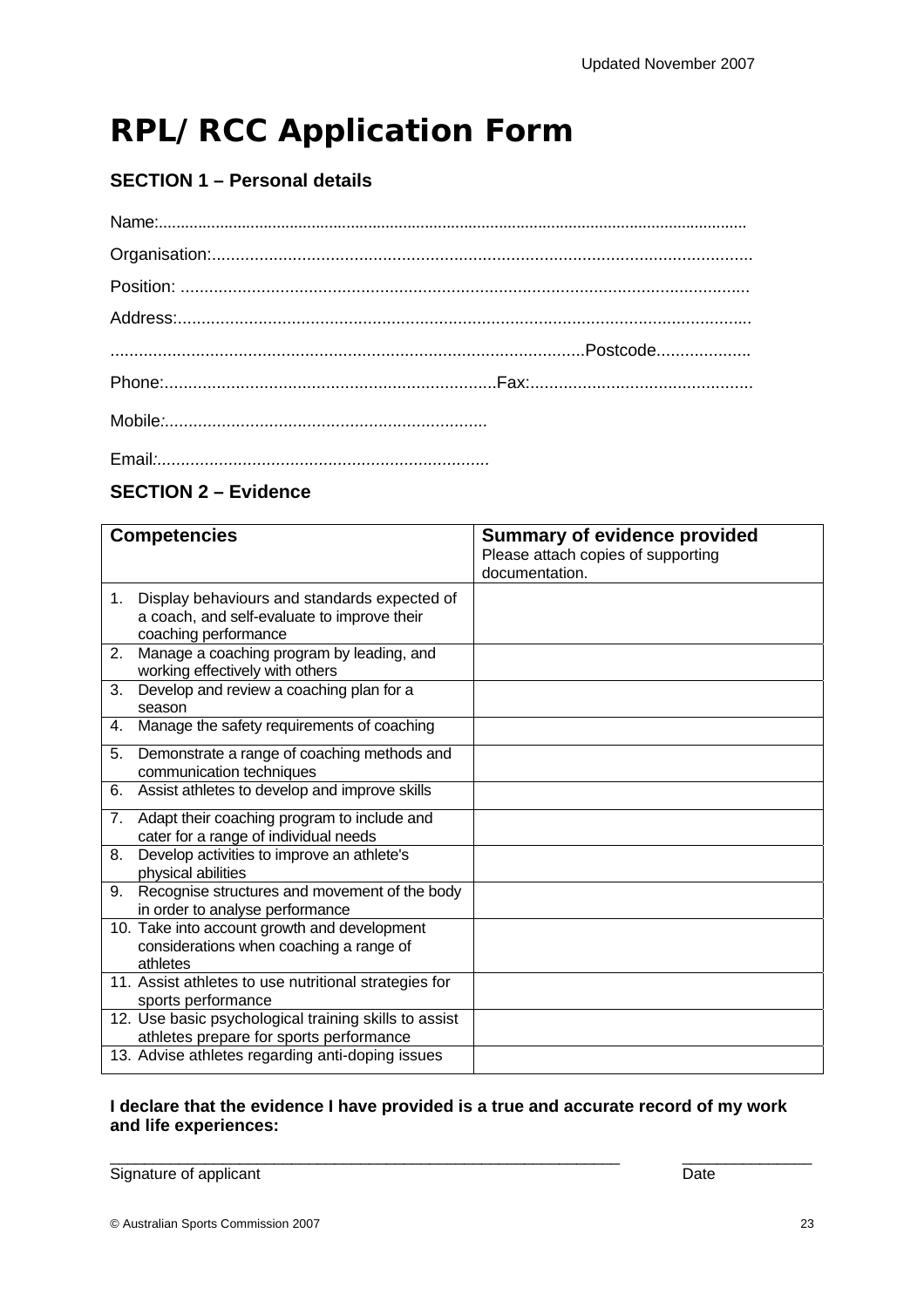## **RPL/RCC Assessor Report** Applicant's name:....................................................................................................

| <b>Competencies</b> |                                        | <b>Evidence</b> | Validity        | <b>Sufficiency</b> | <b>Authenticity</b> | <b>Current</b>     | <b>Comments</b> |
|---------------------|----------------------------------------|-----------------|-----------------|--------------------|---------------------|--------------------|-----------------|
|                     |                                        | <b>Supplied</b> | (is it          | (is there enough   | (does it belong     | (within the last   |                 |
|                     |                                        |                 | relevant ?)     | evidence?)         | to the candidate)   | four years?)       |                 |
| 1.                  | Display behaviours and standards       | Yes o           | Yes o           | Yes o              | Yes o               | Yes o              |                 |
|                     | expected of a coach, and self-         | No o            | No <sub>o</sub> | No o               | No <sub>o</sub>     | No o               |                 |
|                     | evaluate to improve their coaching     |                 |                 |                    |                     |                    |                 |
| performance         |                                        |                 |                 |                    |                     |                    |                 |
| 2.                  | Manage a coaching program by           | Yes o           | Yes o           | Yes o              | Yes o               | Yes o              |                 |
|                     | leading, and working effectively with  | No <sub>o</sub> | No <sub>o</sub> | No o               | No o                | No o               |                 |
| others              |                                        |                 |                 |                    |                     |                    |                 |
| 3.                  | Develop and review a coaching plan     | Yes o           | Yes o           | Yes o              | Yes o               | Yes o              |                 |
| for a season        |                                        | No o            | No <sub>o</sub> | No o               | No o                | No o               |                 |
| 4.                  | Manage the safety requirements of      | Yes o           | Yes o           | Yes o              | Yes o               | Yes $\overline{o}$ |                 |
| coaching            |                                        | No <sub>o</sub> | No <sub>o</sub> | No o               | No o                | No o               |                 |
|                     |                                        |                 |                 |                    |                     |                    |                 |
| 5.                  | Demonstrate a range of coaching        | Yes o           | Yes o           | Yes o              | Yes o               | Yes o              |                 |
|                     | methods and communication              | No o            | No <sub>o</sub> | No <sub>o</sub>    | No <sub>o</sub>     | No <sub>o</sub>    |                 |
| techniques          |                                        |                 |                 |                    |                     |                    |                 |
| 6.                  | Assist athletes to develop and improve | Yes o           | Yes $o$         | Yes o              | Yes o               | Yes o              |                 |
| skills              |                                        | No <sub>o</sub> | No <sub>o</sub> | No o               | No o                | No o               |                 |
| 7.                  | Adapt their coaching program to        | Yes o           | Yes o           | Yes o              | Yes o               | Yes o              |                 |
|                     | include and cater for a range of       | No o            | No <sub>o</sub> | No o               | No o                | No o               |                 |
| individual needs    |                                        |                 |                 |                    |                     |                    |                 |
| 8.                  | Develop activities to improve an       | Yes o           | Yes o           | Yes o              | Yes o               | Yes o              |                 |
|                     | athlete's physical abilities           | No <sub>o</sub> | No o            | No o               | No o                | No o               |                 |
| 9.                  | Recognise structures and movement      | Yes o           | Yes o           | Yes o              | Yes <sub>o</sub>    | Yes o              |                 |
|                     | of the body in order to analyse        | No o            | No o            | No o               | No o                | No o               |                 |
| performance         |                                        |                 |                 |                    |                     |                    |                 |
|                     | 10. Take into account growth and       | Yes o           | Yes o           | Yes o              | Yes o               | Yes o              |                 |
|                     | development considerations when        | No <sub>o</sub> | No <sub>o</sub> | No o               | No <sub>o</sub>     | No o               |                 |
|                     | coaching a range of athletes           |                 |                 |                    |                     |                    |                 |
|                     | 11. Assist athletes to use nutritional | Yes o           | Yes o           | Yes o              | Yes o               | Yes o              |                 |
|                     | strategies for sports performance      | No <sub>o</sub> | No o            | No o               | No <sub>o</sub>     | No o               |                 |
|                     |                                        |                 |                 |                    |                     |                    |                 |